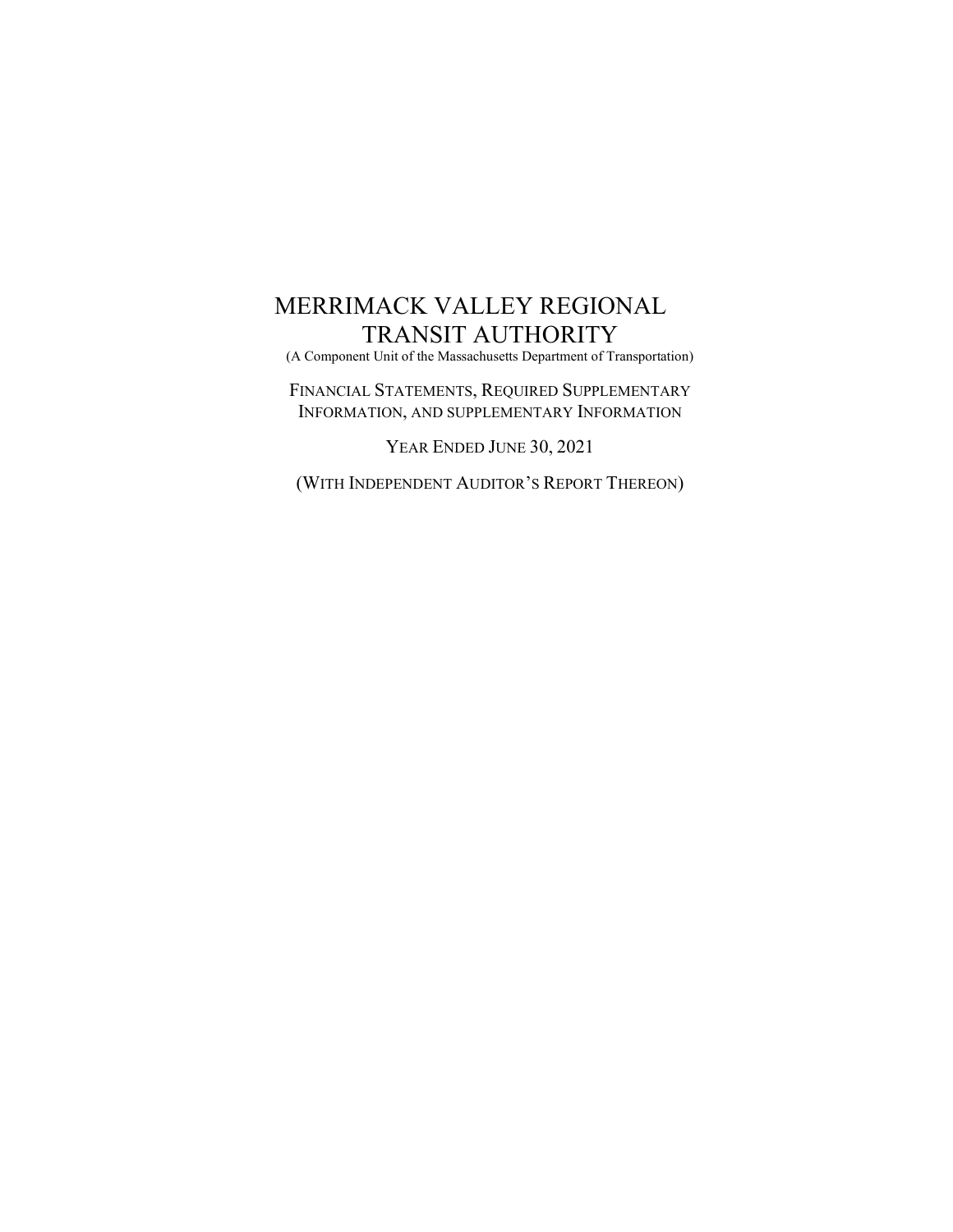(A Component Unit of the Massachusetts Department of Transportation)

Year Ended June 30, 2021

|                                                                                  | Page      |
|----------------------------------------------------------------------------------|-----------|
| <b>Independent Auditor's Report</b>                                              | $1 - 2$   |
| <b>Management's Discussion and Analysis - Required Supplementary Information</b> | $3 - 8$   |
| <b>Basic Financial Statements:</b>                                               |           |
| <b>Statement of Net Position</b>                                                 | 9         |
| Statement of Revenues, Expenses, and Changes in Net Position                     | 10        |
| <b>Statement of Cash Flows</b>                                                   | 11        |
| Notes to Financial Statements                                                    | $12 - 29$ |
| <b>Required Supplementary Information:</b>                                       |           |
| Schedule of Proportionate Share of the Net Pension Liability and Related Ratios  | 30        |
| Schedule of Required Contributions                                               | 31        |
| <b>Supplementary Information:</b>                                                |           |
| Schedule of Net Cost of Service                                                  | 32        |
| Schedule of Local Assessments                                                    | 33        |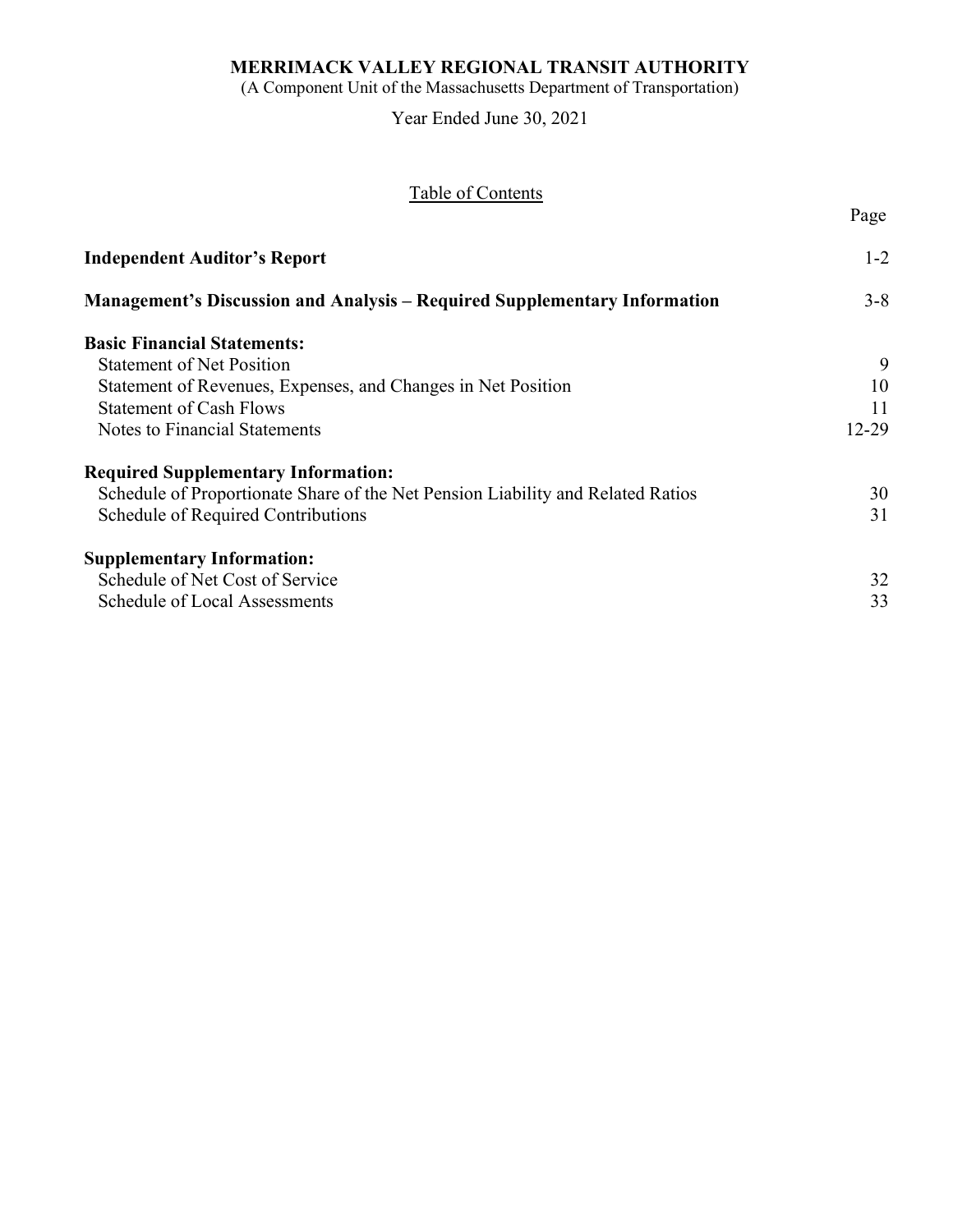## ROLAND P. LAMBALOT, P.C.

CERTIFIED PUBLIC ACCOUNTANTS 184 PLEASANT VALLEY ST. METHUEN, MA 01844 TELEPHONE (978) 691-0050 FAX (978) 691-0066

### INDEPENDENT AUDITOR'S REPORT

To the Advisory Board of the Merrimack Valley Regional Transit Authority

We have audited the accompanying financial statements of the Merrimack Valley Regional Transit Authority (the Authority), a component unit of the Massachusetts Department of Transportation, which comprise the statement of net financial position as of and for the year ended June 30, 2021, and the related statement of changes in net position, and cash flows for the year then ended, and the related notes to the financial statements.

### Management's Responsibility for the Financial Statements

Management is responsible for the preparation and fair presentation of these financial statements in accordance with accounting principles generally accepted in the United States of America; this includes the design, implementation, and maintenance of internal control relevant to the preparation and fair presentation of financial statements that are free from material misstatement, whether due to fraud or error.

### Auditor's Responsibility

Our responsibility is to express an opinion on these financial statements based on our audit. We conducted our audit in accordance with auditing standards generally accepted in the United States of America and the standards applicable to financial audits contained in Government Auditing Standards issued by the Comptroller General of the United States. Those standards require that we plan and perform the audit to obtain reasonable assurance about whether the financial statements are free of material misstatement.

An audit involves performing procedures to obtain audit evidence about the amounts and disclosures in the financial statements. The procedures selected depend on the auditor's judgment, including the assessment of the risks of material misstatement of the financial statements, whether due to fraud or error. In making those risk assessments, the auditor considers internal control relevant to the entity's preparation and fair presentation of the financial statements in order to design audit procedures that are appropriate in the circumstances, but not for the purpose of expressing an opinion on the effectiveness of the entity's internal control. Accordingly, we express no such opinion. An audit also includes evaluating the appropriateness of accounting policies used and the reasonableness of significant accounting estimates made by management, as well as evaluating the overall presentation of the financial statements.

We believe that the audit evidence we have obtained is sufficient and appropriate to provide a basis for our audit opinion.

## Opinion

In our opinion, the financial statements referred to above present fairly, in all material respects, the financial position of the Merrimack Valley Regional Transit Authority as of June 30, 2021 and the respective changes in its financial position and its cash flows thereof for the year then ended, in accordance with accounting principles generally accepted in the United States of America.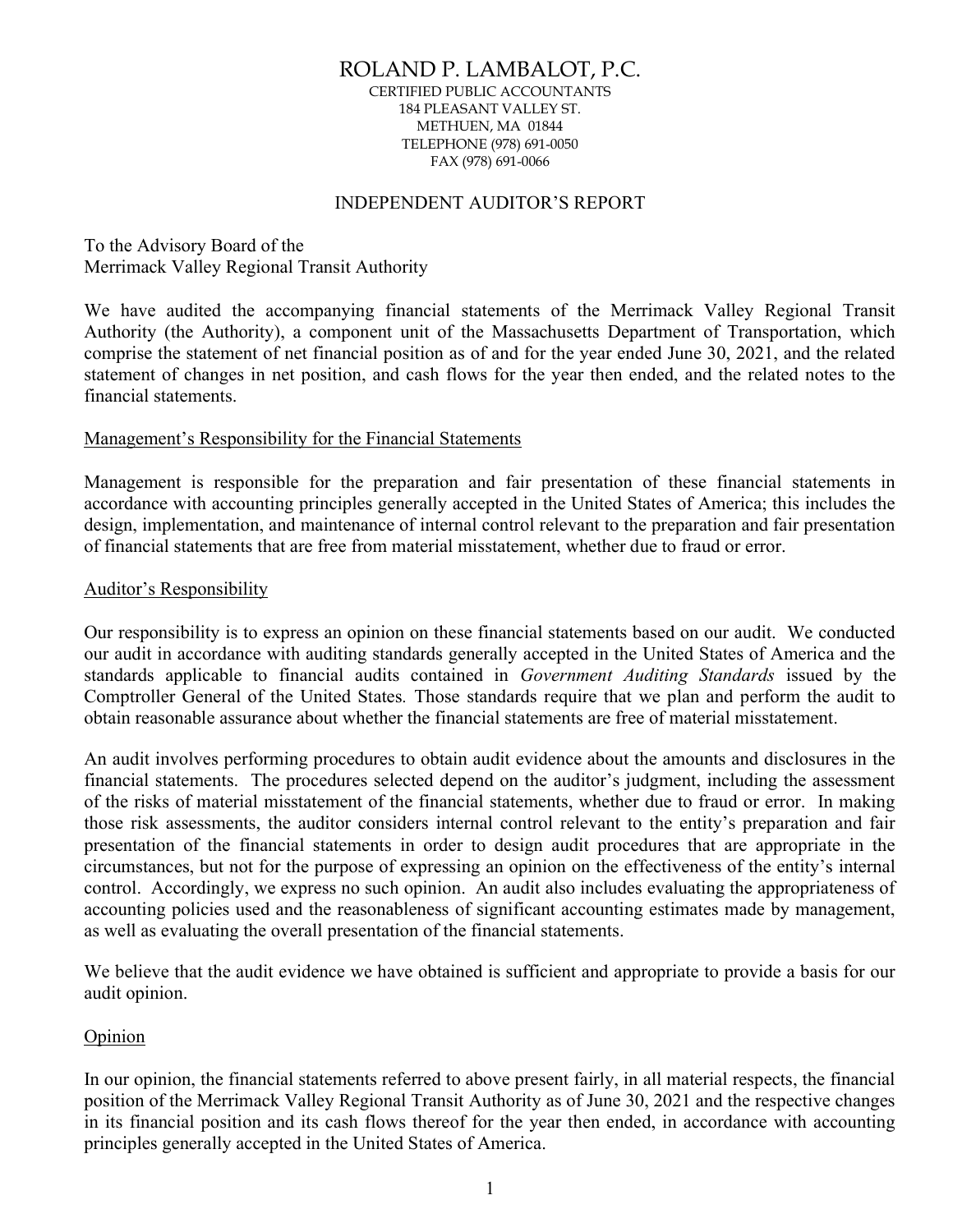## Other Matters

### Required Supplementary Information

Accounting principles generally accepted in the United States of America require that the management's discussion and analysis on pages 3 through 8, Schedule of Proportionate Share of the Net Pension Liability and Related Ratios and Schedule of Required Contributions on pages 30 and 31 be presented to supplement the basic financial statements. Such information, although not a part of the basic financial statements, is required by the Governmental Accounting Standards Board, who considers it to be an essential part of financial reporting for placing the basic financial statements in an appropriate operational, economic, or historical context. We have applied certain limited procedures to the required supplementary information in accordance with auditing standards generally accepted in the United States of America, which consisted of inquires of management about the methods of preparing the information and comparing the information for consistency with management's responses to our inquires, the basic financial statements, and other knowledge we obtained during our audit of the basic financial statements. We do not express an opinion or provide any assurance on the information because the limited procedures do not provide us with sufficient evidence to express an opinion or provide any assurance.

### Other Information

Our audit was conducted for the purpose of forming an opinion on the financial statements that collectively comprise the Authority's basic financial statements. The supplementary information included on pages 32 and 33 are presented for purposes of additional analysis and are not a required part of the basic financial statements. The Schedules are the responsibility of management and were derived from and relate directly to the underlying accounting and other records used to prepare the basic financial statements. Such information has been subjected to the auditing procedures applied in the audit of the basic financial statements and certain additional procedures, including comparing and reconciling such information directly to the underlying accounting and other records used to prepare the basic financial statements or to the basic financial statements themselves, and other additional procedures in accordance with auditing standards generally accepted in the United States of America. In our opinion, the Schedules are fairly stated, in all material respects, in relation to the basic financial statements as a whole.

## Other Reporting Required by Government Auditing Standards

In accordance with *Government Auditing Standards*, we have also issued our report dated December 1, 2021, on our consideration of the Authority's internal control over financial reporting and on our tests of its compliance with certain provisions of laws, regulations, contracts, and grant agreements and other matters. The purpose of that report is to describe the scope of our testing of internal control over financial reporting and compliance and the results of that testing, and not to provide an opinion on internal control over financial reporting or on compliance. That report is an integral part of an audit performed in accordance with Government Auditing Standards in considering the Authority's internal control over financial reporting and compliance.

Roland P. Lambalot, PC

Methuen, Massachusetts December 1, 2021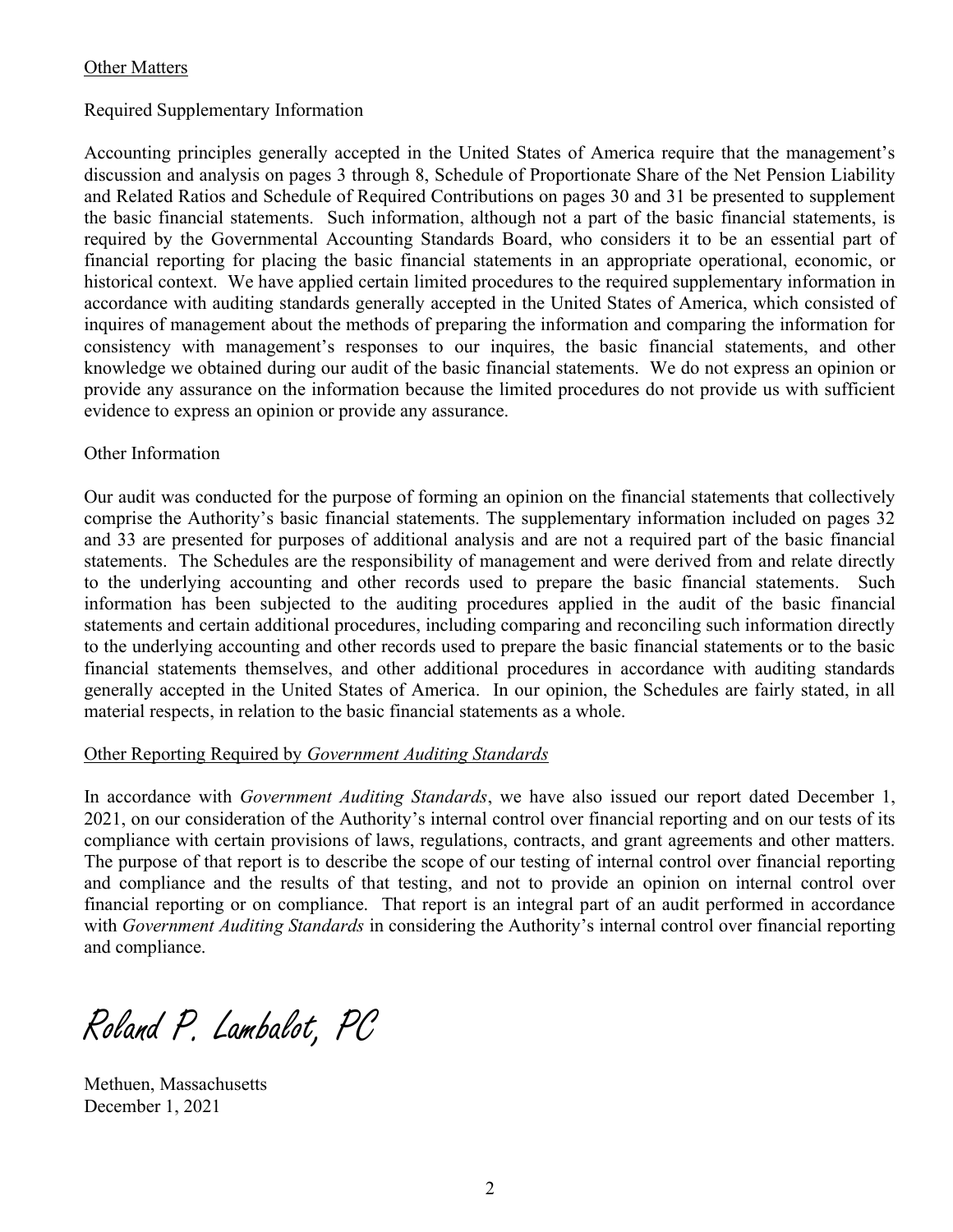(A Component Unit of the Massachusetts Department of Transportation)

Required Supplementary Information

Management's Discussion and Analysis - Unaudited

The following is offered to the readers of the Merrimack Valley Regional Transit Authority's financial statements. It is a narrative overview and analysis of the financial performance of the Merrimack Valley Regional Transit Authority (the Authority) during the fiscal year ended June 30, 2021. Please read this discussion and analysis in conjunction with the Authority's financial statements which begin on page 9.

This financial report is designed to provide a general overview of the Authority's finances for all those with an interest in the Authority's finances. Questions concerning any of the information provided in this report or requests for additional financial information should be addressed to Noah S. Berger, Administrator, Merrimack Valley Regional Transit Authority, 85 Railroad Avenue, Haverhill, Massachusetts 01835.

## Overview of the Financial Statements

This discussion and analysis is intended to serve as an introduction to the Authority's basic financial statements. The Authority is a special-purpose government engaged in only business type activities. As such, its financial statements consist of only those financial statements required for proprietary funds and the related notes.

Revenue is recorded when earned and expenses are recorded when incurred. The financial statements include a statement of net position, a statement of revenues, expenses and changes in net position, and a statement of cash flows. These are followed by the notes to the financial statements. In addition to the financial statements, this report also contains supplemental schedules pertaining to the net cost of service of the Authority.

The statement of net position presents information on the assets and liabilities, with the difference between the two reported as net position. Over time, increases and decreases in net position may serve as a useful indicator of whether the financial position of the Authority is improving or deteriorating.

The statement of revenues, expenses and changes in net position reports the operating revenues and expenses and nonoperating revenues and expenses of the Authority for the fiscal year with the difference – the increase or decrease in net position – being combined with any capital grants to determine the net change in position for the fiscal year. That change combined with the previous year's end net position total reconciles to the net position total at the end of this fiscal year.

The statement of cash flows reports cash and investment activities for the fiscal year resulting from operating activities, capital and related activities, noncapital and related financing activities and investing activities. The net result of these activities added to the beginning of the year cash and investment balance reconciles to the cash and investment balance of the current fiscal year.

The notes to the financial statements provide additional information that is essential to the understanding of the data provided in the basic financial statements and can be found on pages 12 through 29 of the report.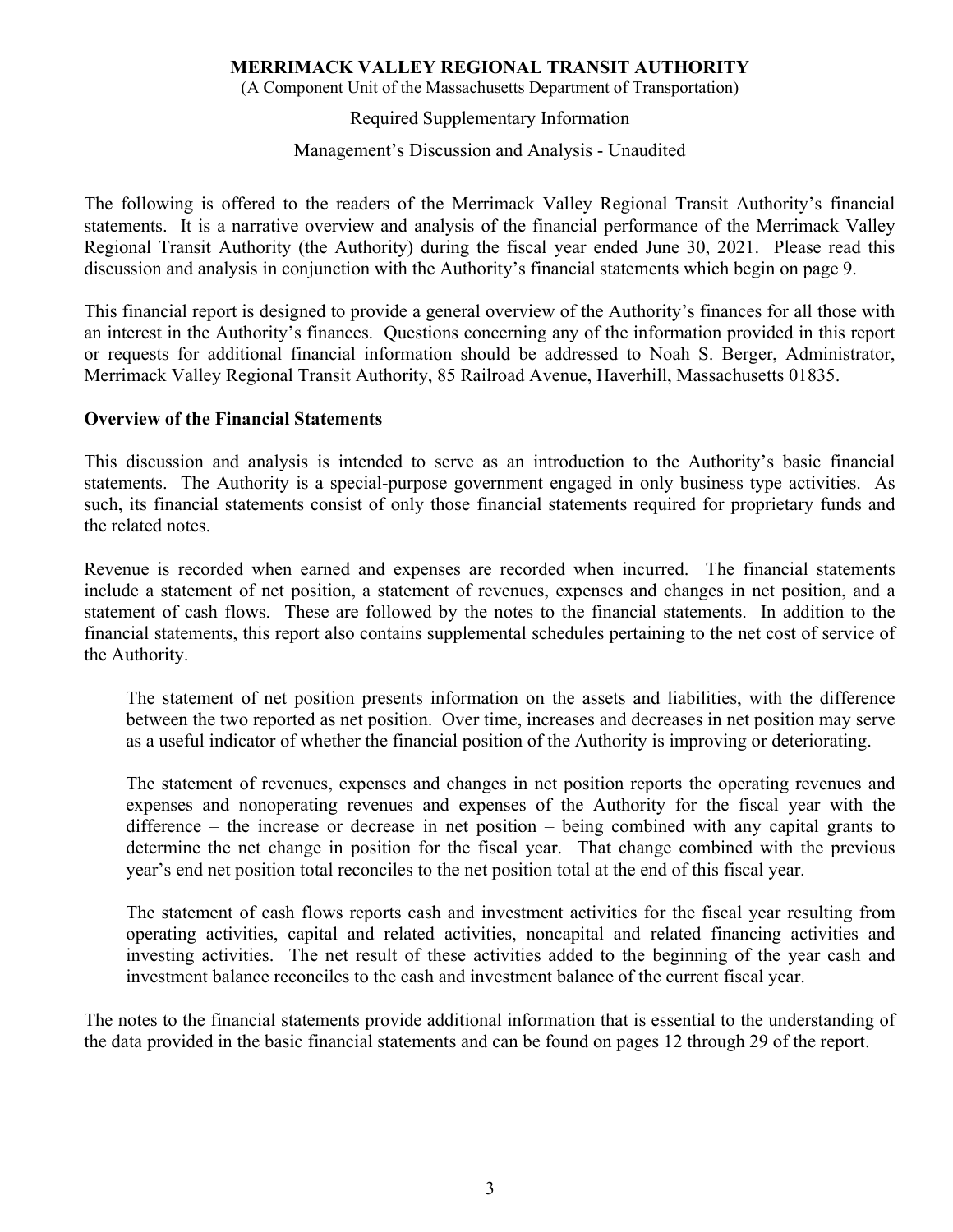## Condensed Financial Information

| (A Component Unit of the Massachusetts Department of Transportation)                                 | <b>MERRIMACK VALLEY REGIONAL TRANSIT AUTHORITY</b> |                           |
|------------------------------------------------------------------------------------------------------|----------------------------------------------------|---------------------------|
| Required Supplementary Information                                                                   |                                                    |                           |
| Management's Discussion and Analysis - Unaudited                                                     |                                                    |                           |
| <b>Condensed Financial Information</b>                                                               |                                                    |                           |
| Condensed financial information as of and for the years ended June 30, 2021 and 2020 are as follows: |                                                    |                           |
|                                                                                                      | 2021                                               | 2020                      |
| Current assets                                                                                       | 6,426,382<br>\$                                    | $\mathbb{S}$<br>6,989,474 |
| Restricted and noncurrent assets                                                                     | 6,487,666                                          | 4,022,678                 |
| Capital assets, net                                                                                  | 55,285,287                                         | 57,854,000                |
| Total assets                                                                                         | 68,199,335                                         | 68,866,152                |
| <b>Current</b> liabilities                                                                           | 857,646                                            | 706,173                   |
| Restricted and noncurrent liabilities                                                                | 10,494,252                                         | 8,857,128                 |
| Long term liabilities                                                                                | 1,278,374                                          | 1,301,898                 |
| <b>Total liabilities</b>                                                                             | 12,630,272                                         | 10,865,199                |
| Net position:                                                                                        |                                                    |                           |
| Invested in capital assets, net of related debt                                                      | 55,285,287                                         | 57,854,000                |
| Restricted<br>Unrestricted                                                                           | (573, 870)                                         | 615,373<br>(468, 420)     |
| Total net position                                                                                   | 54,711,417<br>\$                                   | \$<br>58,000,953          |
| Operating revenue                                                                                    |                                                    |                           |
|                                                                                                      | \$<br>676,832                                      | \$<br>1,262,964           |
| Revenue from transportation<br>Other                                                                 | 1,073,470                                          | 1,370,154                 |
| Total operating revenues                                                                             | 1,750,302                                          | 2,633,118                 |
| Operating expenses:                                                                                  |                                                    |                           |
| Transportation services                                                                              | 15,602,998                                         | 15,615,289                |
| Other operating expenses                                                                             | 2,252,580                                          | 2,184,212                 |
| Total operating expenses, excluding depreciation                                                     | 17,855,578                                         | 17,799,501                |
| Depreciation and amortization                                                                        | 4,185,745                                          | 4,083,484                 |
|                                                                                                      |                                                    |                           |
| Total operating expenses, including depreciation                                                     | 22,041,323                                         | 21,882,985                |
| Operating loss                                                                                       | (20, 291, 021)                                     | (19, 249, 867)            |
| Net nonoperating revenue                                                                             | 15,999,826                                         | 16,158,938                |
| Loss before capital grants                                                                           | (4,291,195)                                        | (3,090,929)               |
| Capital grants and contributions<br>Change in net position                                           | 1,617,032<br>(2,674,163)                           | 2,061,418<br>(1,029,511)  |
| Net position:                                                                                        |                                                    |                           |
| Beginning of year                                                                                    | 58,000,953                                         | 59,030,464                |
| Prior period adjustment                                                                              | (615,373)                                          |                           |
| End of year net position                                                                             | 54,711,417                                         | 58,000,953<br>\$          |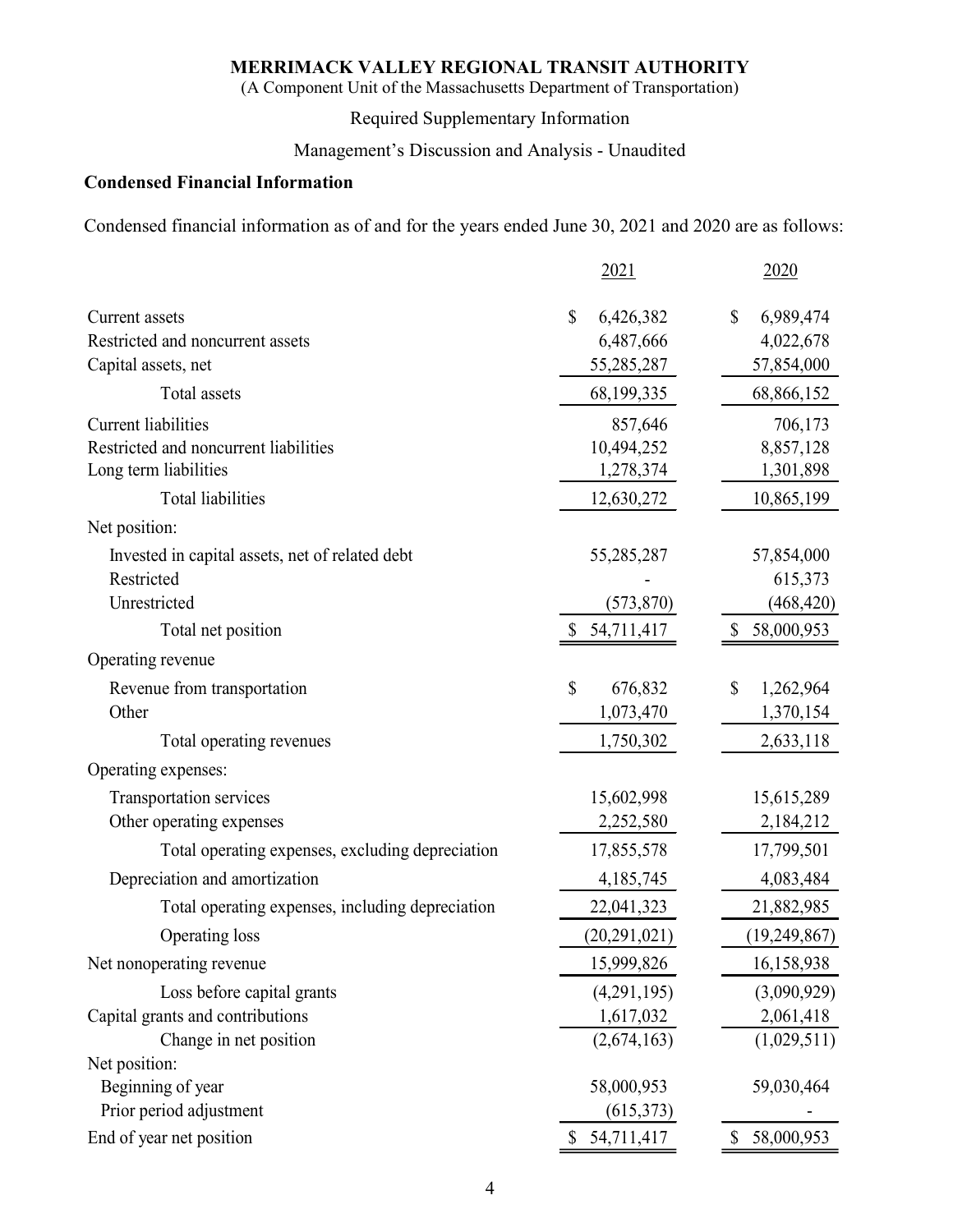(A Component Unit of the Massachusetts Department of Transportation)

## Required Supplementary Information

## Management's Discussion and Analysis - Unaudited

## Financial Highlights

The assets of the Authority exceed its liabilities at the close of the most recent fiscal year by \$54,711,417. The Authorities total net position decreased by \$3,289,536 mainly due to the depreciation of capital grant assets. The Authority's expenses, except for depreciation and amortization, are fully funded annually through a combination of federal, state, and local assistance.

The Authority's net position consists of its investment in capital assets (e.g., land, buildings, vehicles, and other equipment). The Authority uses these capital assets to provide fixed route and paratransit services to individuals within its service area; consequently, these net assets are not available for future spending. Although the Authority's investment in capital assets is reported as net of related debt, it should be noted that the resources needed to repay any related debt outstanding must be provided from other sources, since the capital assets themselves cannot be used to liquidate these liabilities.

Key factors in the changes in revenues and expenses are as follows:

- Passenger fares decreased \$586,132, or 46.41%, due to the decision to stop collecting fares during the first quarter of the fiscal year and a significant drop in ridership.
- Total operating expenses, excluding depreciation, decreased by \$56,007, or 0.31%, due to the cessation of the commuter bus service.
- Revenues from assessments from member municipalities increased by 2.5% as allowed by law plus the cost of new services, if any.
- Federal operating assistance decreased while state contract assistance increased. Federal capital assistance increased; state capital assistance decreased.

## Capital Assets and Debt

The Authority's capital assets as of June 30, 2021 amounted to \$55,285,287 (net of accumulated depreciation). This investment in capital assets includes land, buildings and improvements, transportation equipment, office, and other equipment.

Capital asset additions and adjustments during the fiscal include the following:

| iscal year and a significant drop in ridership.                                                                                                                  |                           |  |
|------------------------------------------------------------------------------------------------------------------------------------------------------------------|---------------------------|--|
|                                                                                                                                                                  |                           |  |
| ses, excluding depreciation, decreased by \$56,007, or 0.31%, due to the                                                                                         |                           |  |
| ter bus service.                                                                                                                                                 |                           |  |
| nents from member municipalities increased by 2.5% as allowed by law plus                                                                                        |                           |  |
| $s$ , if any.                                                                                                                                                    |                           |  |
| stance decreased while state contract assistance increased. Federal capital                                                                                      |                           |  |
| ate capital assistance decreased.                                                                                                                                |                           |  |
|                                                                                                                                                                  |                           |  |
| ts as of June 30, 2021 amounted to \$55,285,287 (net of accumulated<br>t in capital assets includes land, buildings and improvements, transportation<br>uipment. |                           |  |
| istments during the fiscal include the following:                                                                                                                |                           |  |
| Transit equipment                                                                                                                                                | $\mathbb{S}$<br>1,093,424 |  |
| Buildings and improvements                                                                                                                                       | 465,258                   |  |
| Service equipment                                                                                                                                                | 44,666                    |  |
| Furniture & fixtures                                                                                                                                             | 13,684                    |  |
|                                                                                                                                                                  | 1,617,032                 |  |
| tal assets under federal capital grants and state matching funds.                                                                                                |                           |  |
| $\frac{100}{100}$ and $\frac{100}{100}$ of revenue entirepretion notes outstanding the same lavel as the                                                         |                           |  |

The Authority acquires its capital assets under federal capital grants and state matching funds.

At year-end, the Authority had \$8,400,000 of revenue anticipation notes outstanding, the same level as the prior year.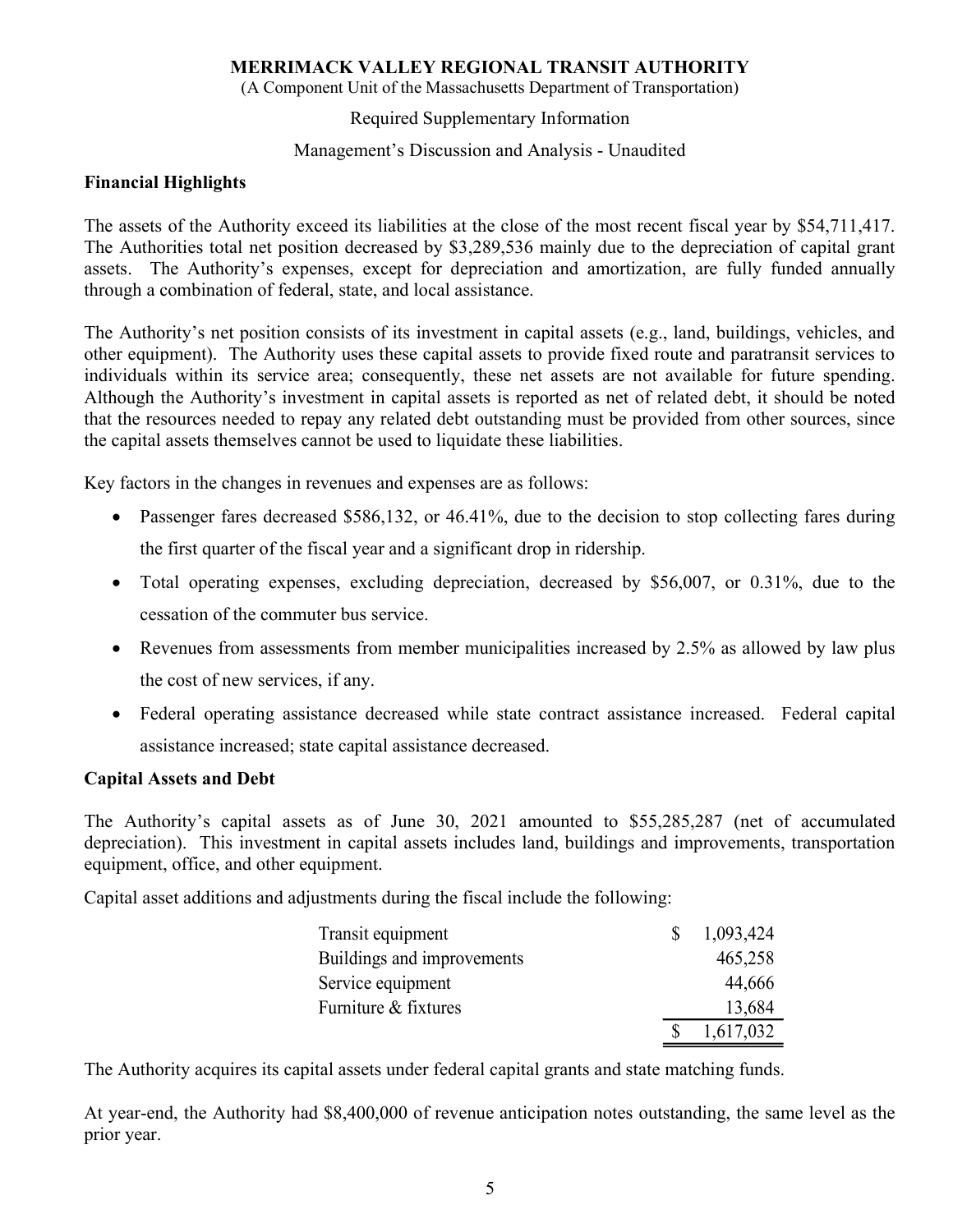(A Component Unit of the Massachusetts Department of Transportation)

## Required Supplementary Information

Management's Discussion and Analysis - Unaudited

## Economic Factors and Next Year's Budgets

Funding the Authority's net cost of service consists of non-capital expenses less all non-capital revenues, except member municipality assessments and operating assistance from the Commonwealth of Massachusetts. The net cost of service is funded through assessments to member municipalities, which may increase by no more than 2.5% annually plus the members' share of any new services. The State provides State Operating Assistance currently as opposed to reimbursing.

During the Fiscal Year, the Authority completed these capital projects:

- 1. Purchase of New Transit Buses through FTA Grant MA-2021-006 and FY 2022 RTACAP A purchase order was issued to The Gillig Corp. on January 5th for nine (9) new transit buses to replace nine (9) model year 2009 buses. This purchase involves the use of "Flex" Target Road Funds, through the MVMPO, Federal Transit Section 5307 Funds and FY 2022 State RTACAP Funds. Delivery is expected by June 2022.
- 2. Two Projects through FTA Grant MA-2021-002 and Fiscal Year 2021 RTACAP
	- a. Purchase of 16 new Type E-2 Vehicles to replace 16 model year 2015 Type E-2 Vehicles. Purchase order issued to Shepard Bros. on 12/1/2020, vehicles delivered June 2021.
	- b. Replace existing Security Surveillance System at the McGovern Transportation Center in Lawrence with new. Contract awarded to Galaxy Integrated Technologies on February 26, 2021. Installation completed.
- 3. Project through FTA Grant MA-2020-026 and Transportation Development Credits Purchase and installation of Automated Passenger Counters (APC) using Statewide 5339 Federal Transit Funds transferred to MVRTA through MassDOT. APC will be installed in all MVRTA transit buses and commuter coaches. A contract awarded to GMV Syncromatics Corporation in Los Angeles, California. Installation complete.
- 4. Award of Community Transit Grant

The MVRTA was awarded the Grant through MassDOT in January 2021 for the purchase of 4 new Type E-2 Vehicles. These 4 vehicles delivered June 30, 2021.

- 5. Projects using Statewide FTA 5339 Funds and Toll Credits through MassDOT
	- a. Replace one (1) model year 2016 Supervisory Vehicle with new. Award was made to Colonial Municipal Group for one (1) Chevrolet Tahoe Special Service Vehicle (SSV). Vehicle delivered, accepted and in service.
	- b. Replace piping to underground gasoline storage tank. Project completed.
	- c. Bulk purchase of both bus and van tires. Project completed.
	- d. Purchase of Maintenance Software: Project completed
	- e. Replace HVAC in Money Counting Room: Project completed.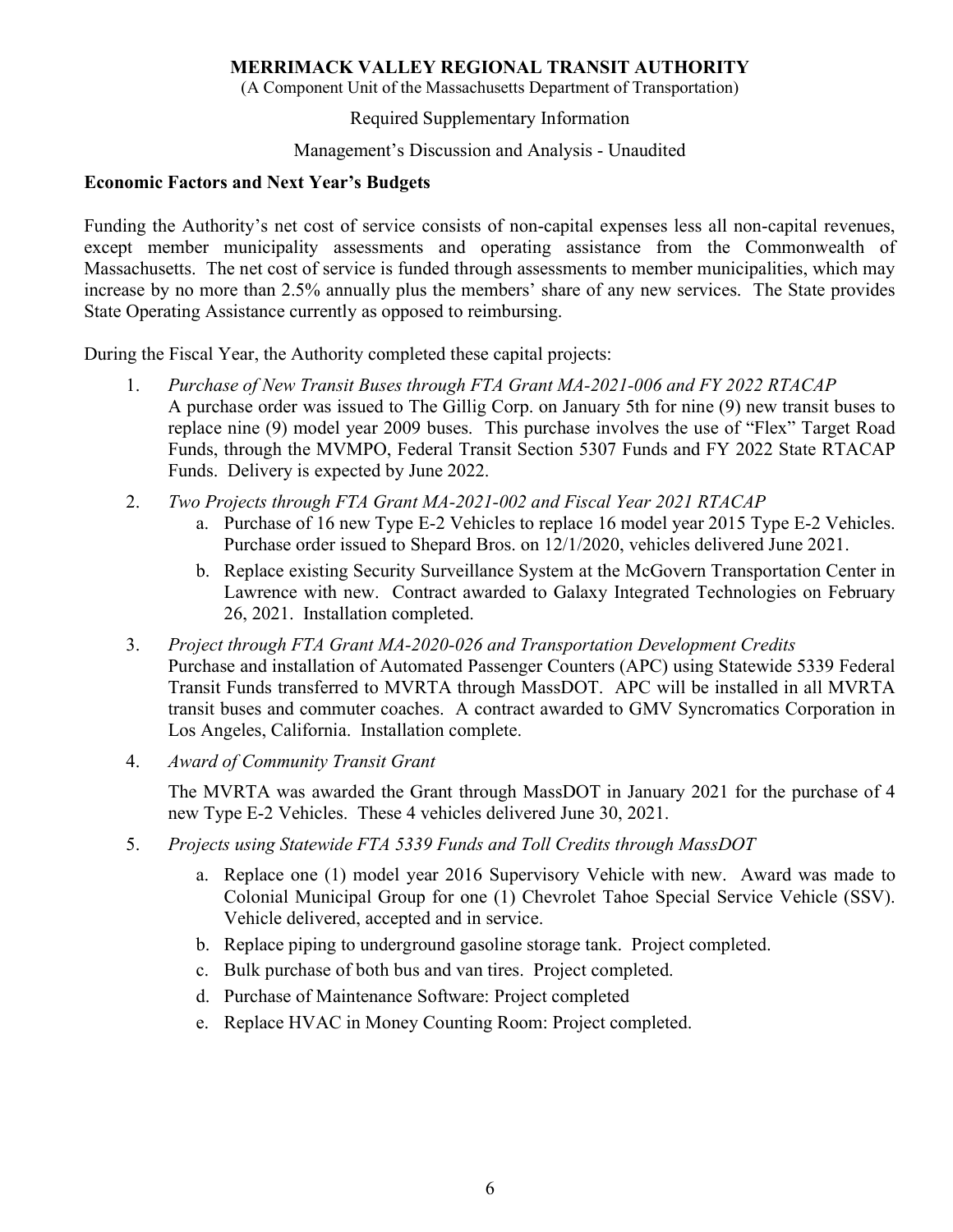(A Component Unit of the Massachusetts Department of Transportation)

## Required Supplementary Information

Management's Discussion and Analysis - Unaudited

- 6. Awarded April 16, 2021 FTA 5339 Funds (MA-1374-2021-00) with Fiscal Year 2021 RTACAP
	- a. Replace 2 servers and related switches/relays located and in use at the MVRTA Headquarters. Completed.
	- b. Replace security video surveillance system at the Gateway Surface Parking facility in Lawrence. Completed.
	- c. Replace the security surveillance system at the MVRTA-owned Haverhill Intermodal Parking Facility. Completed.
	- d. Purchase for the expanded OSS vehicle fleet, MDT units, security camera units and communication equipment. Completed.
	- e. Replace Front Gate Security Entrance Control Pad with new. Completed.
	- f. Install Data Storage Cloud-Based System. Completed.
	- g. Replace External Video Surveillance Cameras on Bus and Van Fleets. Completed.

In addition to the above FTA grants, the following projects were implemented using Fiscal Year 2021 RTACAP funds:

- 1. Replace five (5) garage doors;
- 2. Replace waste oil heater in Service Building;
- 3. Sealcoat driveway MVRTA Headquarters;
- 4. Repair roof on Maintenance Building;
- 5. Replace exterior lights on Bus Garage Building;
- 6. Move rear gate at MVTA Headquarters for additional employee parking;
- 7. Purchase and install bollards to protect electric vehicle charging stations at Haverhill and McGovern parking facilities;
- 8. Purchase pallet racks for tire storage;
- 9. Purchase oil transfer pump for Maintenance Truck;
- 10. Purchase new battery tester;
- 11. Purchase office air purifiers;
- 12. Upgrade mobile video software;
- 13. Purchase laptop for Maintenance Department;
- 14. Purchase monitor for Training Room.

During the Fiscal Year, the Authority implemented a new Route 57 Newburyport intra community shuttle which started September 8, 2020.

During the Fiscal Year, the Authority maintained its emergency response capability in a state of readiness. The Authority's Mass Casualty/Evacuation assets consist of one Ambubus, one Evacuation bus, and two Evacuation vans.

In May 2021, the Advisory Board adopted the FY 2022 Budget to take effect on July 1, 2021. The FY 2020 Annual Audit was accepted by the Advisory Board and posted to the Authority's website. The Five-Year 2022-2026 Capital Plan was adopted by the Advisory Board. The annual Revenue Anticipation Note (RAN) borrowing for Fiscal Year 2022 was completed in June 2021.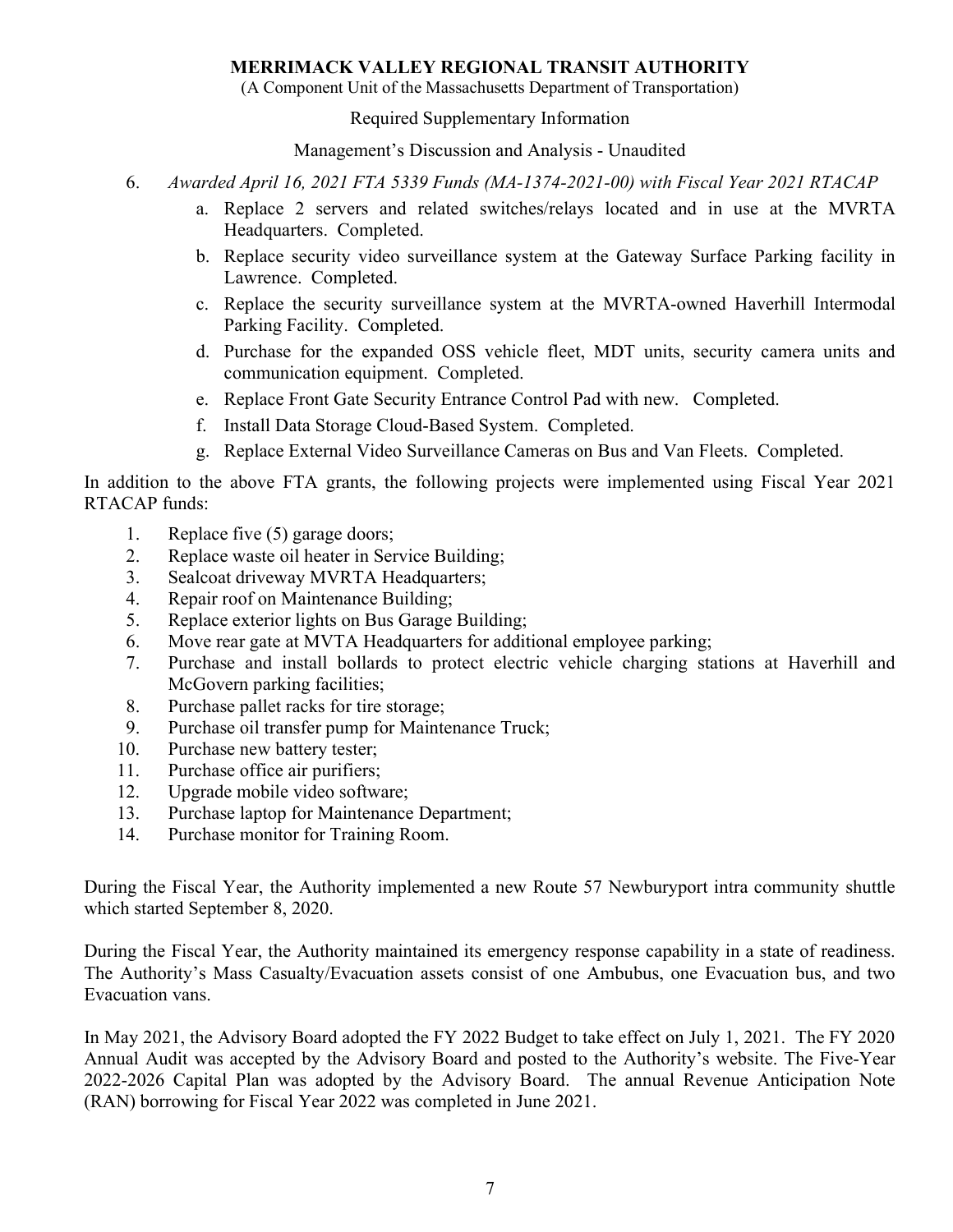(A Component Unit of the Massachusetts Department of Transportation)

## Required Supplementary Information

## Management's Discussion and Analysis - Unaudited

In Fiscal Year 2022, the Authority will undertake these Capital Projects:

- 1. Replace one (1) Model Year 2016 Supervisory Vehicle;
- 2. MVRTA Headquarters facility repairs;
- 3. Complete Riverbank Stabilization Project;
- 4. Replace eight (8) Model Year 2011 Transit Buses (6 Clean Diesel, 2 Diesel/Electric Hybrid);
- 5. Replace engines/after treatment on five (5) Model Year 2015 and five (5) Model Year 2016 Transit Buses;
- 6. Upgrade Automated Stop and Automated Vehicle Location software/hardware on all buses/vans/commuter coaches.

Fixed Route ridership was 1,954,667 in FY 2013, increased to 2,024,281 in FY 2014, increased to 2,175,917 in FY 2015, increased to 2,285,958 in FY 2016, decreased to 2,157,133 in FY 2017, decreased to 2,046,556 in FY 2018, decreased to 1,952,604 in FY 2019, and decreased to 1,500,617 in FY 2020 due to the pandemic event; ridership in FY 2021 was 994,964, or a +66% post-pandemic recovery rate.

Ridership on the Boston Commuter Bus was 63,470 in FY 2013, decreased to 63,207 in FY 2014, decreased to 62,634 in FY 2015, increased to 65,627 in FY 2016, decreased to 63,104 in FY 2017, decreased to 60,763 in FY 2018, increased to 60,822 in FY 2019, and decreased to 39,049 in FY 2020 due to the pandemic event. For both Route 99 Methuen/Lawrence/Andover and Route 98 North Andover, there was zero ridership for the period 3/2020 through 6/2021 as these two routes did not operate. Service for Route 99 resumed on a limited schedule on July 6, 2021.

Ridership for Special Services Transportation was 66,245 in FY 2013, increased to 66,271 in FY 2014, decreased to 62,142 in FY 2015, increased to 68,002 in FY 2016, increased to 70,534 in FY 2017, increased to 77,962 in FY 2018, increased to 83,514 in FY 2019 and decreased to 66,734 in FY 2020 due to the pandemic event; ridership in FY 2021 was 43,861, or a +66% post-pandemic recovery rate.

## COVID-19 Event - continued

In Fiscal Year 2021 nightly sanitizing of all buses/vans continued; per the security directive issued by the Transportation Security Administration (TSA) all bus/van operators and passengers continued to wear face coverings; purchase of PPE material (masks, hand sanitizer, disinfectant spray) continued; postings for face covering requirements per the TSA directive continued in all buses and vans and at all transit stations; fare collection resumed September 2020; service revenue for all services for the period FY 2021 7/1/2020 – 6/30/2021 was \$563,882 and for the period FY 2020 7/1/2019 – 6/30/2020 was \$912,126 or a postpandemic recovery rate of +62%.

Looking forward to FY 2022 the availability of CARES Act funds, CRRSAA funds and American Rescue Plan funds will continue to stabilize Authority finances. The return of bus/van ridership to FY 2020 levels and potentially to FY 2019 levels will be closely monitored during FY 2022.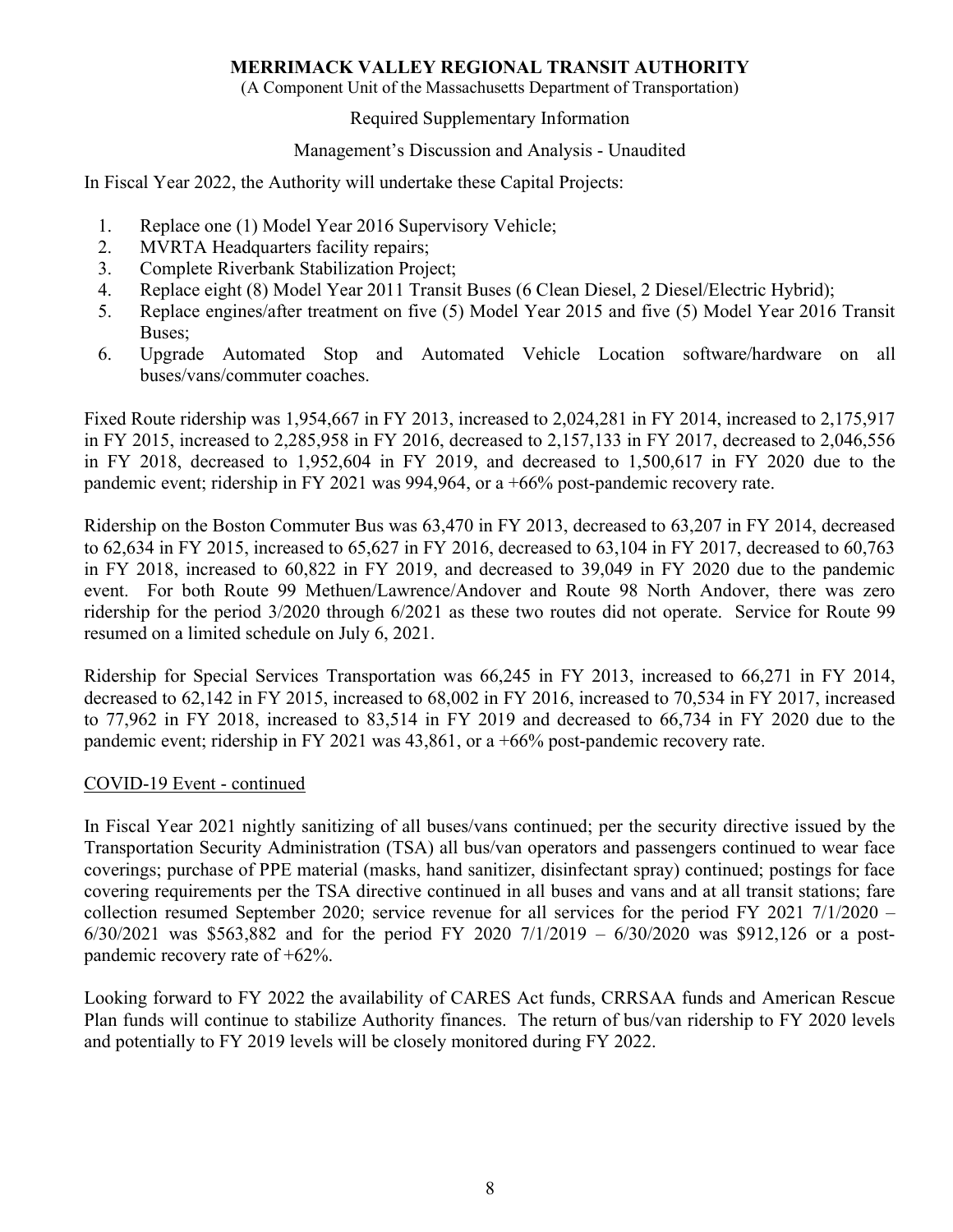## Assets and Deferred Outflow of Resources

| (A Component Unit of the Massachusetts Department of Transportation) |                            |
|----------------------------------------------------------------------|----------------------------|
|                                                                      |                            |
| <b>Statement of Net Position</b>                                     |                            |
| June 30, 2021                                                        |                            |
| <b>Assets and Deferred Outflow of Resources</b>                      |                            |
| Current assets:                                                      |                            |
| Cash and cash equivalents (Note 3)                                   | \$.<br>1,764,158           |
| Receivables (Note 4)<br>Prepaid expenses                             | 4,518,460<br>143,764       |
| Total current assets                                                 | 6,426,382                  |
| Restricted and noncurrent assets:                                    |                            |
| Cash and cash equivalents (Note 3)                                   | 1,074,559                  |
| Capital assistance receivables (Note 4)                              | 1,941,470                  |
| Total restricted assets                                              | 3,016,029                  |
| Receivables (Note 4)                                                 | 2,767,133                  |
| Noncurrent costs                                                     | 305,390                    |
| Capital assets, net (Note 5)                                         | 55,285,287                 |
| Total restricted and noncurrent assets                               | 61,373,839                 |
| <b>Total Assets</b>                                                  | 67,800,221                 |
| Deferred outflow of resources related to pension plans               | 399,114                    |
| Total assets and deferred outflows of resources                      | 68,199,335<br><sup>2</sup> |
| <b>Liabilities</b>                                                   |                            |
|                                                                      |                            |
| Current liabilities:<br>Accounts payable and accrued expenses        | \$<br>458,936              |
| Accrued interest payable                                             | 59,508                     |
| Bank credit line (Note 8)                                            | 200,000                    |
| Revenue bond - current portion                                       | 139,202                    |
| Total current liabilities                                            | 857,646                    |
| Restricted and noncurrent liabilities:                               |                            |
| Accounts payable                                                     | 2,226,741                  |
| Compensated absences                                                 | 109,784                    |
| Unearned revenue                                                     | 615,373                    |
| Total liabilities payable from restricted assets                     | 2,951,898                  |
| Revenue anticipation notes (Note 7)<br>Revenue bond (Note 10)        | 8,400,000<br>305,390       |
| Net pension liability                                                | 972,984                    |
| Total restricted and noncurrent liabilities                          | 12,630,272                 |
| <b>Total Liabilities</b>                                             | \$13,487,918               |
| <b>Net Position</b>                                                  |                            |
|                                                                      |                            |
| Invested in capital assets, net of related debt<br>Restricted        | \$55,285,287               |
| Unrestricted (Note 20)                                               | (573, 870)                 |
|                                                                      |                            |
| Total net position                                                   | 54,711,417                 |
| See accompanying notes to the financial statements                   |                            |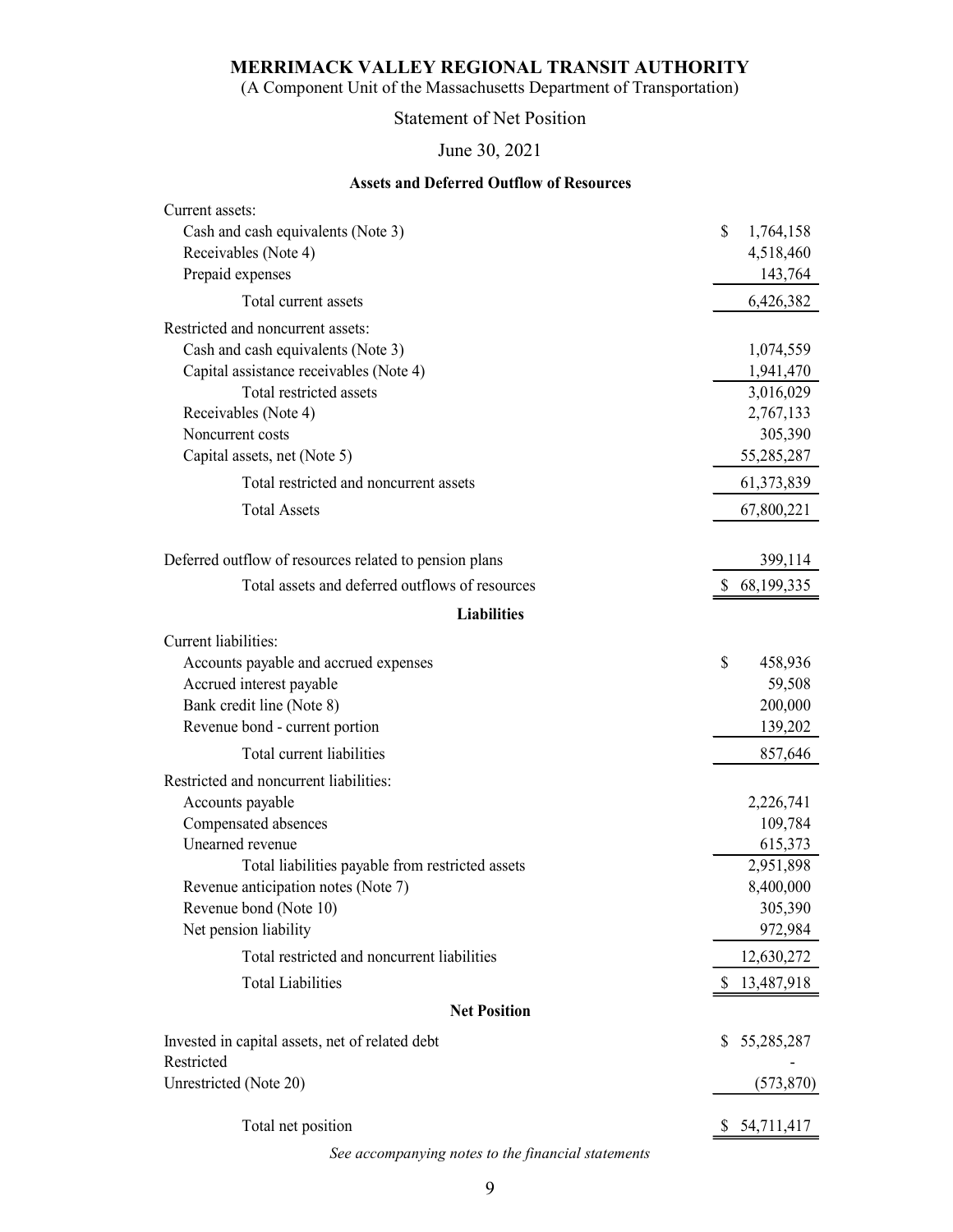## (A Component Unit of the Massachusetts Department of Transportation)

## Statement of Revenues, Expenses, and Changes in Net Position

## Year Ended June 30, 2021

|                                                                     | (A Component Unit of the Massachusetts Department of Transportation) |
|---------------------------------------------------------------------|----------------------------------------------------------------------|
| Statement of Revenues, Expenses, and Changes in Net Position        |                                                                      |
| Year Ended June 30, 2021                                            |                                                                      |
| <b>Operating Revenues:</b>                                          |                                                                      |
| Passenger fares                                                     | $\mathbb{S}$<br>676,832                                              |
| Terminal revenues                                                   | 957,818                                                              |
| Other Income                                                        | 115,652                                                              |
| Total operating revenues                                            | 1,750,302                                                            |
| <b>Operating Expenses:</b>                                          |                                                                      |
| Transit service                                                     | 12,935,829                                                           |
| Maintenance                                                         | 2,667,619                                                            |
| Terminal expenses                                                   | 1,238,726                                                            |
| General Administration                                              | 907,954                                                              |
| GASB 68 Pension expense                                             | 105,450                                                              |
| Depreciation                                                        | 17,855,578                                                           |
|                                                                     | 4,185,745                                                            |
| Total operating expenses                                            | 22,041,323                                                           |
| Operating loss                                                      | (20, 291, 021)                                                       |
| Nonoperating revenues (expense)                                     |                                                                      |
| Operating assistance grants                                         |                                                                      |
| Federal                                                             | 4,450,095                                                            |
| Commonwealth of Massachusetts                                       | 7,509,613                                                            |
| <b>Local Assessments</b>                                            | 4,144,672                                                            |
| Interest income                                                     | 2,047<br>(106, 601)                                                  |
| Interest expense                                                    |                                                                      |
| Total non-operating revenues                                        | 15,999,826                                                           |
| Loss before capital grants                                          | (4,291,195)                                                          |
| <b>Capital Grants and Contributions</b>                             | 1,617,032                                                            |
| Change in net position                                              | (2,674,163)                                                          |
| Net position                                                        |                                                                      |
| Beginning of year, as reported                                      | 58,000,953                                                           |
| Prior period adjustment (Note 21)<br>Beginning of year, as restated | (615,373)<br>57,385,580                                              |
|                                                                     |                                                                      |
| Net position, end of year                                           | 54,711,417                                                           |

See accompanying notes to the financial statements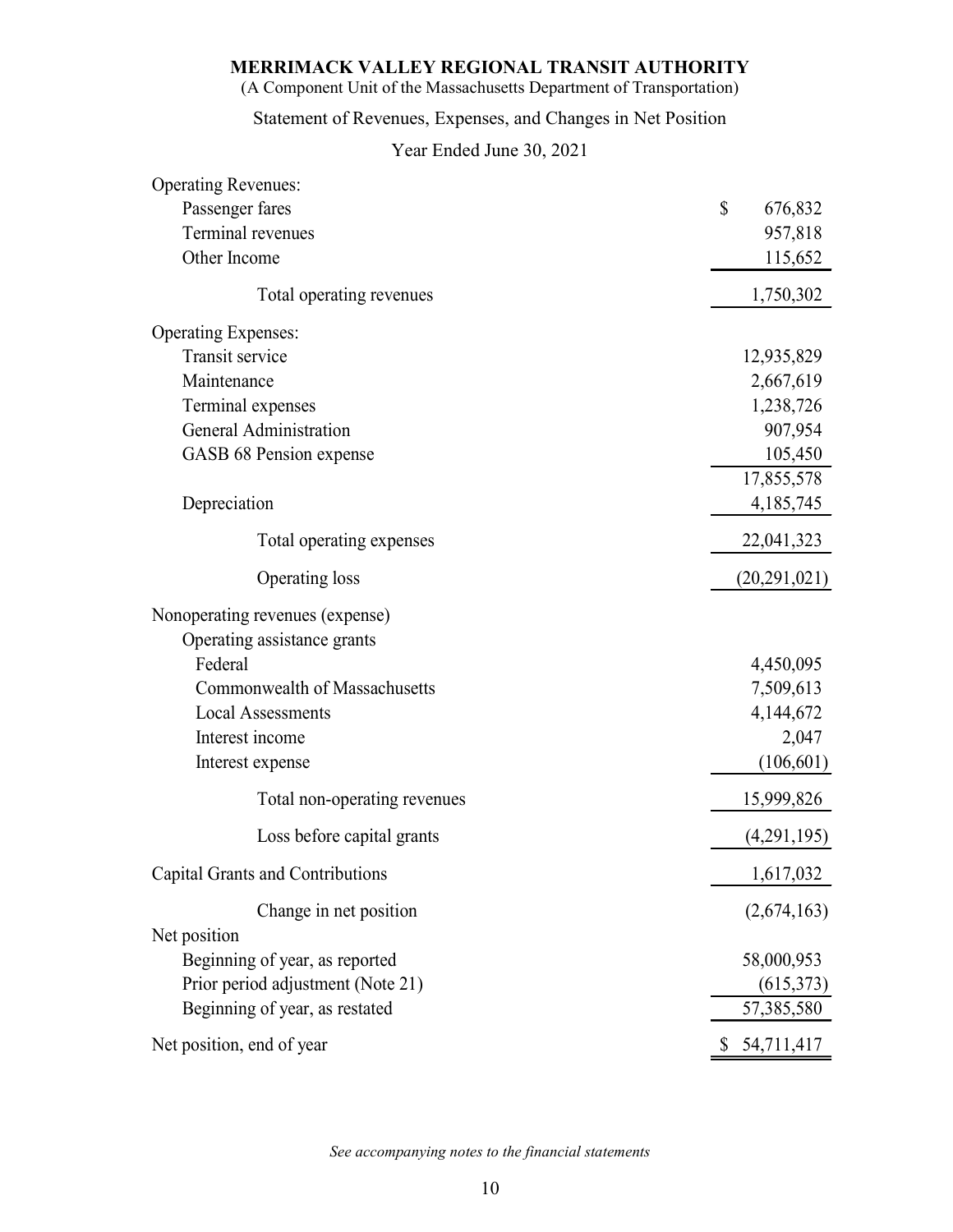## (A Component Unit of the Massachusetts Department of Transportation)

## Statement of Cash Flows

## Year ended June 30, 2021

| <b>MERRIMACK VALLEY REGIONAL TRANSIT AUTHORITY</b><br>(A Component Unit of the Massachusetts Department of Transportation) |                         |
|----------------------------------------------------------------------------------------------------------------------------|-------------------------|
|                                                                                                                            |                         |
| <b>Statement of Cash Flows</b>                                                                                             |                         |
| Year ended June 30, 2021                                                                                                   |                         |
| Cash flows from operating activities:                                                                                      |                         |
| Passenger fares                                                                                                            | $\mathbb{S}$<br>676,832 |
| Terminal revenues                                                                                                          | 957,818                 |
| Other cash receipts                                                                                                        | 194,389                 |
| Payments to operators                                                                                                      | (16,361,743)            |
| Payments to other vendors                                                                                                  | (1,856,713)             |
| Payments to employees for services                                                                                         | (394,001)               |
| Net cash used in operating activities                                                                                      | (16, 783, 418)          |
| Cash flows from non-capital financing activities:                                                                          |                         |
| Proceeds from sale of revenue anticipation notes                                                                           | 8,400,000               |
| Principal paid on revenue anticipation notes                                                                               | (8,400,000)             |
| Principal paid on revenue bond                                                                                             | (134, 625)              |
| Interest paid on debt                                                                                                      | (103, 322)              |
| Operating and contract assistance                                                                                          | 15,681,342              |
| Net cash provided by non-capital financing activities                                                                      | 15,443,395              |
| Cash flows from capital and related financing activities:                                                                  |                         |
| Acquisition of capital assets                                                                                              | (1,617,032)             |
| Capital contributions                                                                                                      |                         |
| United States Department of Transportation<br>Commonwealth of Massachusetts                                                | 1,580,502               |
|                                                                                                                            | 440,161                 |
| Net cash used by capital and related financing activities                                                                  | 403,631                 |
| Cash flows from investing activities:                                                                                      |                         |
| Transfer to temporary investments                                                                                          | (615,373)               |
| Interest income                                                                                                            | 2,047                   |
| Net cash provided by investing activities                                                                                  | (613, 326)              |
| Change in cash and cash equivalents                                                                                        | (1,549,718)             |
| Cash and cash equivalents, beginning of year                                                                               | 3,313,876               |
| Cash and cash equivalents, end of year                                                                                     | 1,764,158               |
| Reconciliation of operating loss to net cash used in operating activities:                                                 |                         |
| Operating loss                                                                                                             | \$ (20,291,021)         |
| Adjustments:                                                                                                               |                         |
| Depreciation                                                                                                               | 4,185,745               |
| Pension expense                                                                                                            | 105,450                 |
| Changes in assets and liabilities                                                                                          |                         |
| Receivables, net                                                                                                           | (423, 038)              |
| Other assets                                                                                                               | (241, 158)              |
| Accounts payable and accrued expenses                                                                                      | (119,396)               |
| Net cash used in operating activities                                                                                      | (16,783,418)            |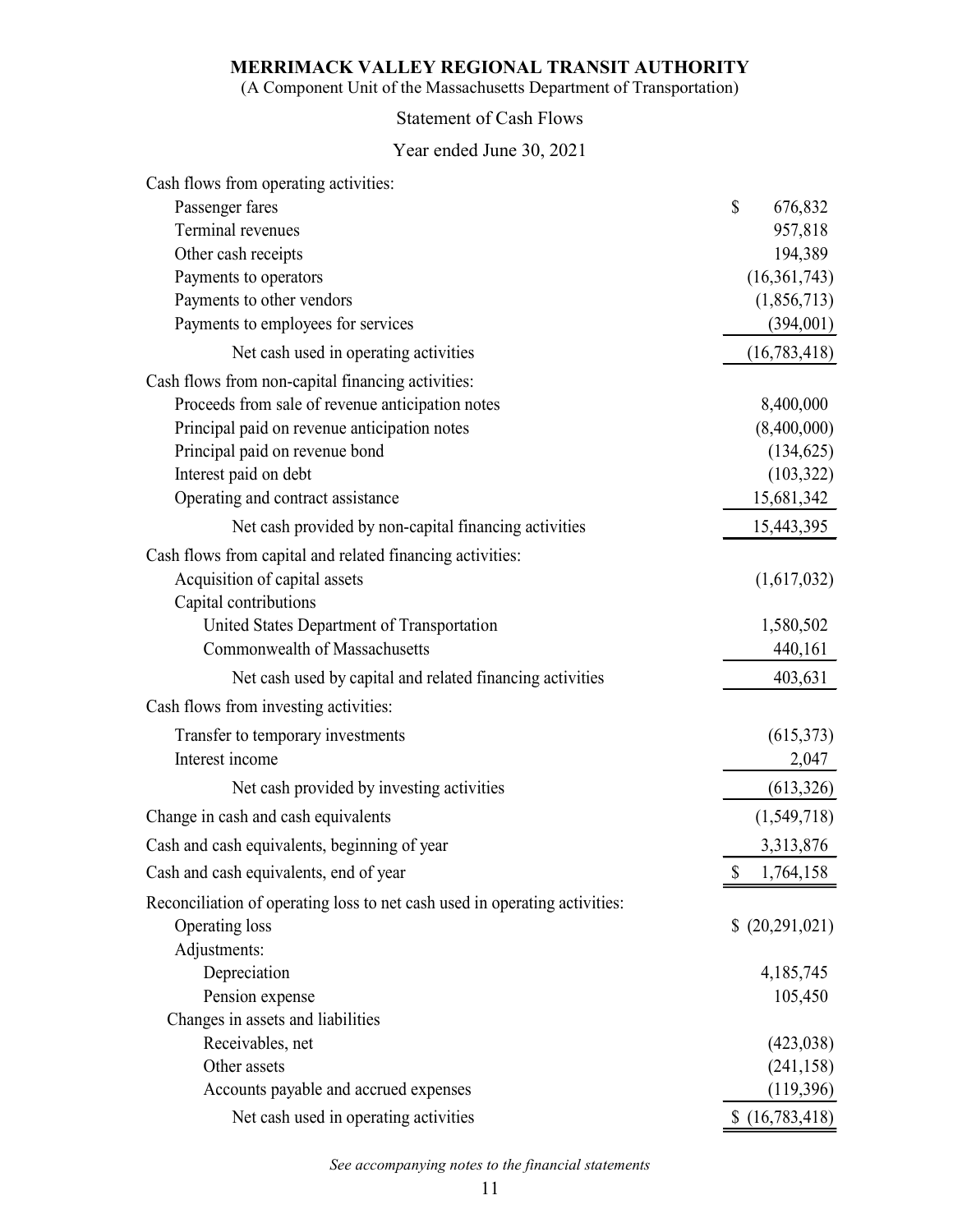(A Component Unit of the Massachusetts Department of Transportation)

Notes to Financial Statements

June 30, 2021

### Note 1. The Reporting Entity

The Authority, a political subdivision of the Commonwealth of Massachusetts (the Commonwealth), was established in accordance with Chapter 161B of the Massachusetts General Laws to provide a public transit system for the territory comprised of the cities of Lawrence, Haverhill, Methuen, Newburyport and Amesbury, and the towns of Andover, Rowley, Boxford, Merrimac, North Andover, Groveland, Newbury, West Newbury, Georgetown, Salisbury and North Reading. In accordance with requirements of Statement No. 14, The Financial Reporting Entity, of the Governmental Accounting Standards Board (GASB), the financial statements must present the Authority (the primary government) and its component units. Pursuant to this criteria, no component units were identified for inclusion in the accompanying financial statements. Additionally, the accompanying financial statements are incorporated into the financial statements of the Commonwealth as the Authority is a component unit of the Massachusetts Department of Transportation.

## Note 2. Summary of Significant Accounting Policies

## A. Basis of Accounting

The operations of the Authority are accounted for as an enterprise fund on an accrual basis in order to recognize the flow of economic resources. Under this basis, revenues are recognized in the period in which they are earned, expenses are recognized in the period in which they are incurred, depreciation of assets is recognized, and all assets and liabilities associated with the operation of the Authority are included in the Statements of Net Position. The principal revenues of the Authority are fare box revenues received from patrons and terminal revenues from parking facilities. The Authority also recognizes as operating revenue the rental fees received from vendors from operating leases of Authority property. Operating expenses for the Authority include the costs of operating mass transit and demand responsive services, administrative expenses, and depreciation on capital assets. All revenues and expenses not meeting this definition are reported as non-operating revenues and expenses.

#### B. Budget

The Authority must establish an operating budget each year so that the amount will equal the sum of (a) the aggregate of all annual appropriations for expenditures and transfers, less (b) the aggregate of all revenue and transfers projected to be received by the Authority, including available surplus funds. The budget for all operations of the Authority is prepared by the Administrator and is acted upon by the Advisory Board. The budget is prepared on the accrual basis. Depreciation is not recognized as an expense, but capital outlays are recognized as expenses for budgetary control purposes. These expenses are reclassified for the purpose of preparing financial reports in accordance with GAAP.

## C. Cash and Cash Equivalents

Cash includes amounts in demand deposits. Cash equivalents include all highly liquid deposits with an original maturity of three months or less when purchased. These deposits are fully collateralized or covered by federal deposit insurance except as stated in Note 2. The carrying amount of the cash equivalents is fair value. For purposes of the statement of cash flows, the Authority considers all highly liquid investments purchased with a maturity of three months or less to be cash equivalents.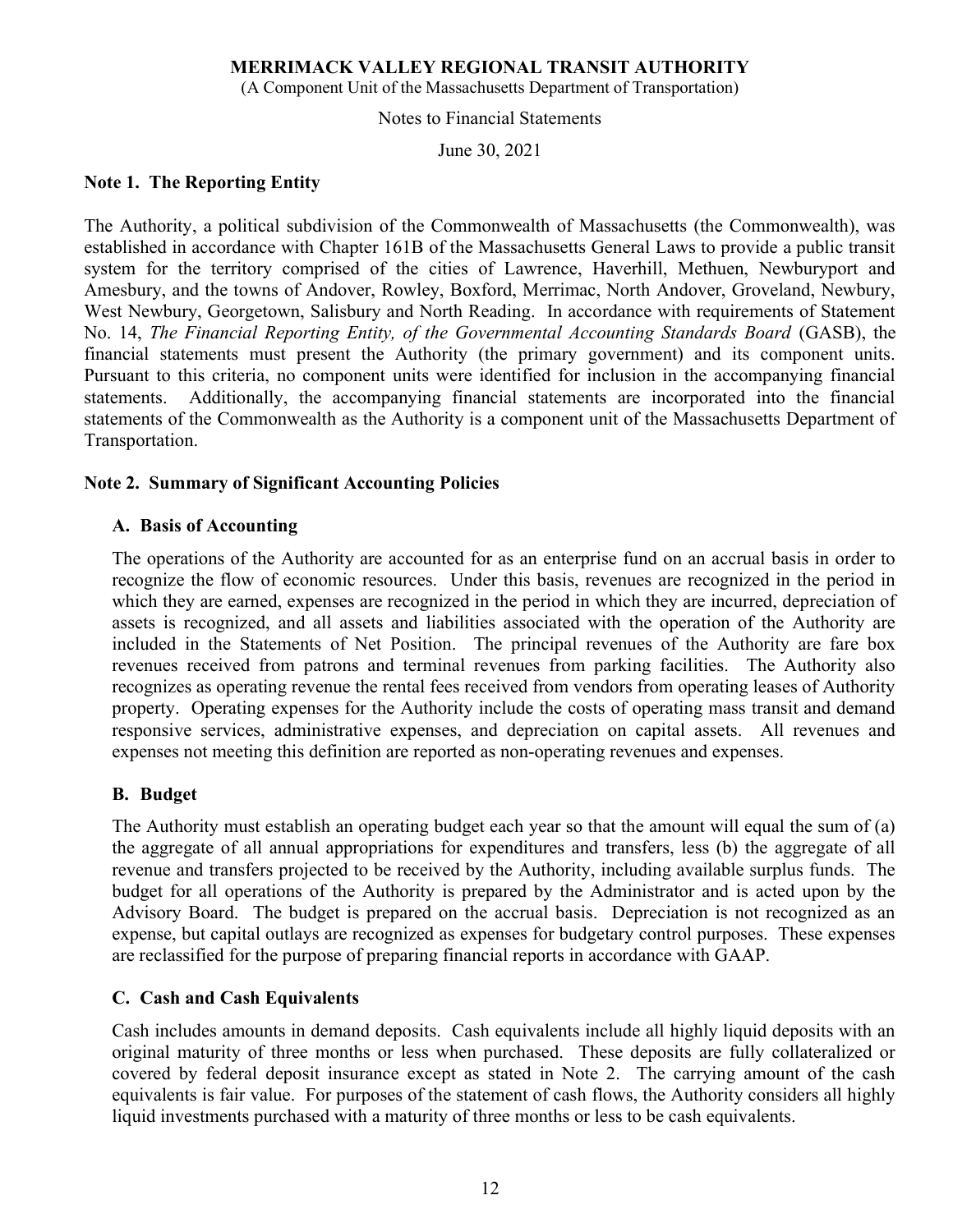(A Component Unit of the Massachusetts Department of Transportation)

#### Notes to Financial Statements

June 30, 2021

## D. Compensated Absences

Employees of the Authority are entitled to paid vacations, paid sick days and personal days off, depending on job classification, length of service and other factors. The Authority's policy is to recognize the costs of compensated absences when actually accrued, subject to accumulation limitations in accordance with personnel policies. The amount of the vested accrual at June 30, 2021 was \$109,784.

## E. Capital Assets

Capital assets are stated at cost. Cost includes not only purchase price or construction cost, but also ancillary charges necessary to place the asset in condition for use. Capital assets are defined as assets with initial, individual costs exceeding \$5,000.

## F. Depreciation

The Authority provides for depreciation using the straight-line method. Depreciation is intended to distribute the cost of depreciable properties over the following estimated average useful lives:

| <b>Buildings</b>                  | $20-40$ years |
|-----------------------------------|---------------|
| <b>Vehicles</b>                   | $5-12$ years  |
| Passenger Shelters                | 5 years       |
| Furniture, fixtures and equipment | 5-7 years     |

## G. Estimates

The preparation of financial statements in conformity with accounting principles generally accepted in the United States of America requires management to make estimates and assumptions that affect the amounts reported in the financial statements and accompanying notes. Actual results could differ from those estimates.

## H. Concentration of Credit Risk

Financial instruments which potentially subject the Authority to concentrations of credit risk consist principally of investments, cash equivalents and grants receivable. The Authority's cash equivalents were with various credit-worthy financial institutions; investments consisted of a collateralized repurchase agreement and grants receivable were due from Federal, State and local assessments. The Authority considers the credit risk associated with financial instruments to be minimal.

## I. Available Unrestricted Resources

The Authority's policy is to utilize available unrestricted resources prior to restricted resources.

## J. Unearned Revenue

Unearned revenue arises when assets are recorded before eligibility requirements have been met.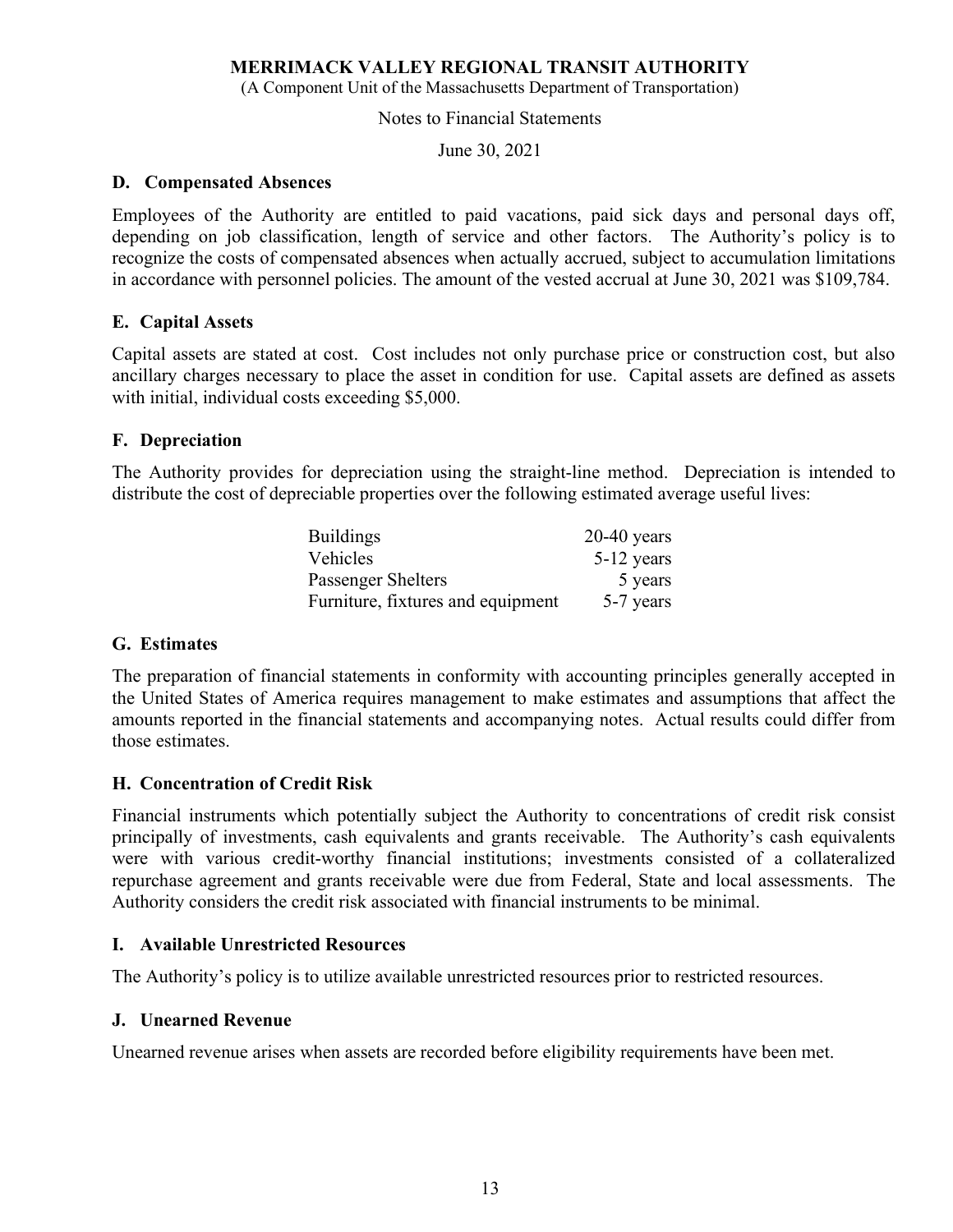(A Component Unit of the Massachusetts Department of Transportation)

Notes to Financial Statements

June 30, 2021

## K. Reimbursed Cost of Service

The legislative act under which the Authority was established provides, among other things, that the Commonwealth reimburse the Authority for the "net cost of service", as defined. A portion of the amount not reimbursed is then assessed to the city and towns constituting the Authority. The "net cost of service', as defined, does not include a charge for depreciation. It does, however, include debt service payments made in connection with long-term indebtedness. For financial reporting purposes, the Authority follows the generally accepted accounting method of depreciating the cost of property over its economic useful life.

## L. Statement of Net Position

The statement of net position presents all of the Authority's assets and liabilities, with the difference reported as net position. Net position is reported in three categories:

Net investment in capital assets consists of capital assets, net of accumulated depreciation and reduced by outstanding balances for bonds, notes and other debt that are attributed of the acquisition, construction or improvement of those assets.

Restricted net position results when constraints placed on net position use are either externally imposed by creditors, grantors, contributors, and the like, or imposed by law through enabling legislation.

Unrestricted net position consists of net position which does not meet the definition of the two preceding categories.

## M. Restricted Assets and Restricted Liabilities

Restricted assets are restricted for the acquisition of capital assets and the reserve for extraordinary expense. Restricted liabilities are amounts payable from the restricted assets.

## N. Implementation of GASB Pronouncements

In May of 2020, the GASB issued Statement #95, Postponement of the Effective Dates of Certain Authoritative Guidance. The objective of this statement is to provide temporary relief to governments and other stakeholders in light of the COVID-19 pandemic. This Statement postponed the required implementation of many of the upcoming Statements for one year or longer.

During fiscal 2021, the following GASB Pronouncements were adopted and implemented, when necessary, by the Authority. The adoption of these statements did not have a material impact on the Authority's financial statements.

- No.  $84$  Fiduciary Activity
- No.  $90 Major$  Equity Interests

The GASB has issued the following statements which require adoption subsequent to June 30, 2021 and are applicable to the Authority. The Authority has not yet adopted these statements, and the implications on the Authority's fiscal practices and financial reports are being evaluated.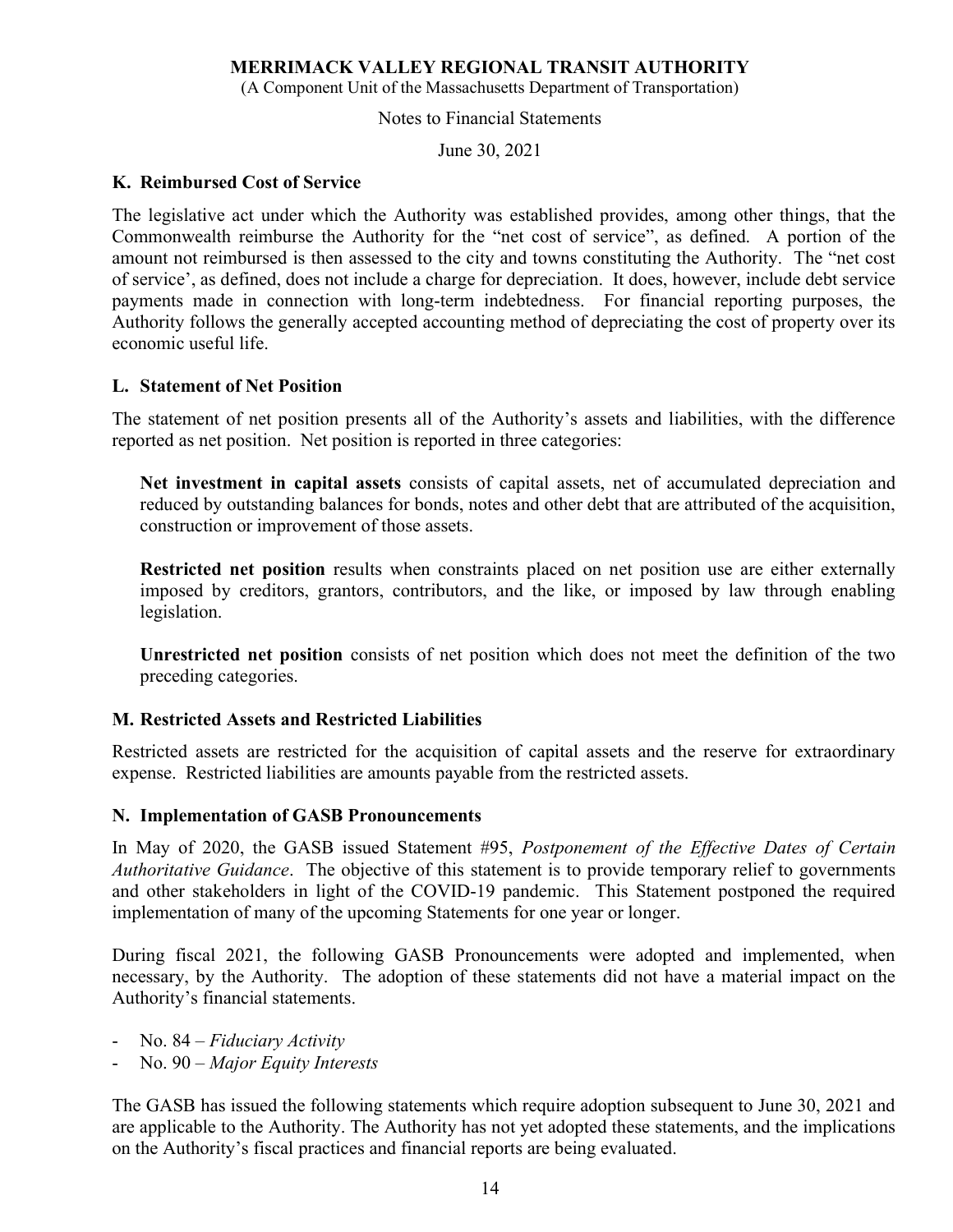#### Notes to Financial Statements

#### June 30, 2021

|           | <b>MERRIMACK VALLEY REGIONAL TRANSIT AUTHORITY</b>                                                           |             |
|-----------|--------------------------------------------------------------------------------------------------------------|-------------|
|           | (A Component Unit of the Massachusetts Department of Transportation)<br><b>Notes to Financial Statements</b> |             |
|           |                                                                                                              |             |
|           | June 30, 2021                                                                                                |             |
|           |                                                                                                              | Adoption    |
| Statement |                                                                                                              | Required in |
| No.       |                                                                                                              | Fiscal Year |
| 87        | Leases                                                                                                       | 2022        |
| 89        | Accounting for Interest Cost Incurred before the End                                                         |             |
|           | of Construction Period                                                                                       | 2022        |
| 91        | <b>Conduit Debt Obligations</b>                                                                              | 2023        |
| 92        | Omnibus 2020                                                                                                 | 2022        |
| 93        | Replacement of Interbank Offered Rates                                                                       | 2022        |
| 94        | Public-Private and Public-Public Partnerships and                                                            |             |
|           | <b>Availability Payment Arrangements</b>                                                                     | 2023        |
| 96        | Subscription-Based Information Technology Arrangements                                                       | 2023        |
| 97        | Certain Component Unit Criteria and Accounting and                                                           |             |
|           | Financial Reporting for Internal Revenue Code Section                                                        |             |
|           | 457, Deferred Compensation Plans - an Amendment of                                                           |             |
|           | GASB Statements No. 14 and 84, and a suppression of                                                          |             |
|           | GASB No. 32                                                                                                  | 2022        |

## O. Pension Plans

The Governmental Accounting Standards Board has issued GASB Statement No. 68, Accounting and Financial Reporting for Pensions which changed the way in which the Authority reports its participation in its defined benefit pension plan. Among the changes, GASB Statement No. 68 requires the Authority to record a liability on the statement of net position for its unfunded pension plans' obligation. For purposes of measuring the Authority's net pension liability, deferred outflows of resources and deferred inflows of resources related to pensions, and pension expense, information about the fiduciary net position of the Lawrence Retirement System (LRS) and additions to/deductions from the LRS's fiduciary position have been determined on the same basis as they are reported by LRS. For this purpose, benefit payments (including refunds of employee contributions) are recognized when due and payable in accordance with the benefit terms. Investments are reported at fair value.

## P. Deferred Outflows/Inflows of Resources

The Authority accounts for certain transactions that result in the consumption or acquisition of one period that are applicable to future periods as deferred outflows and inflows, respectively, to distinguish them from assets and liabilities. For fiscal 2021, the Authority has reported deferred outflows that are related to its pension plan.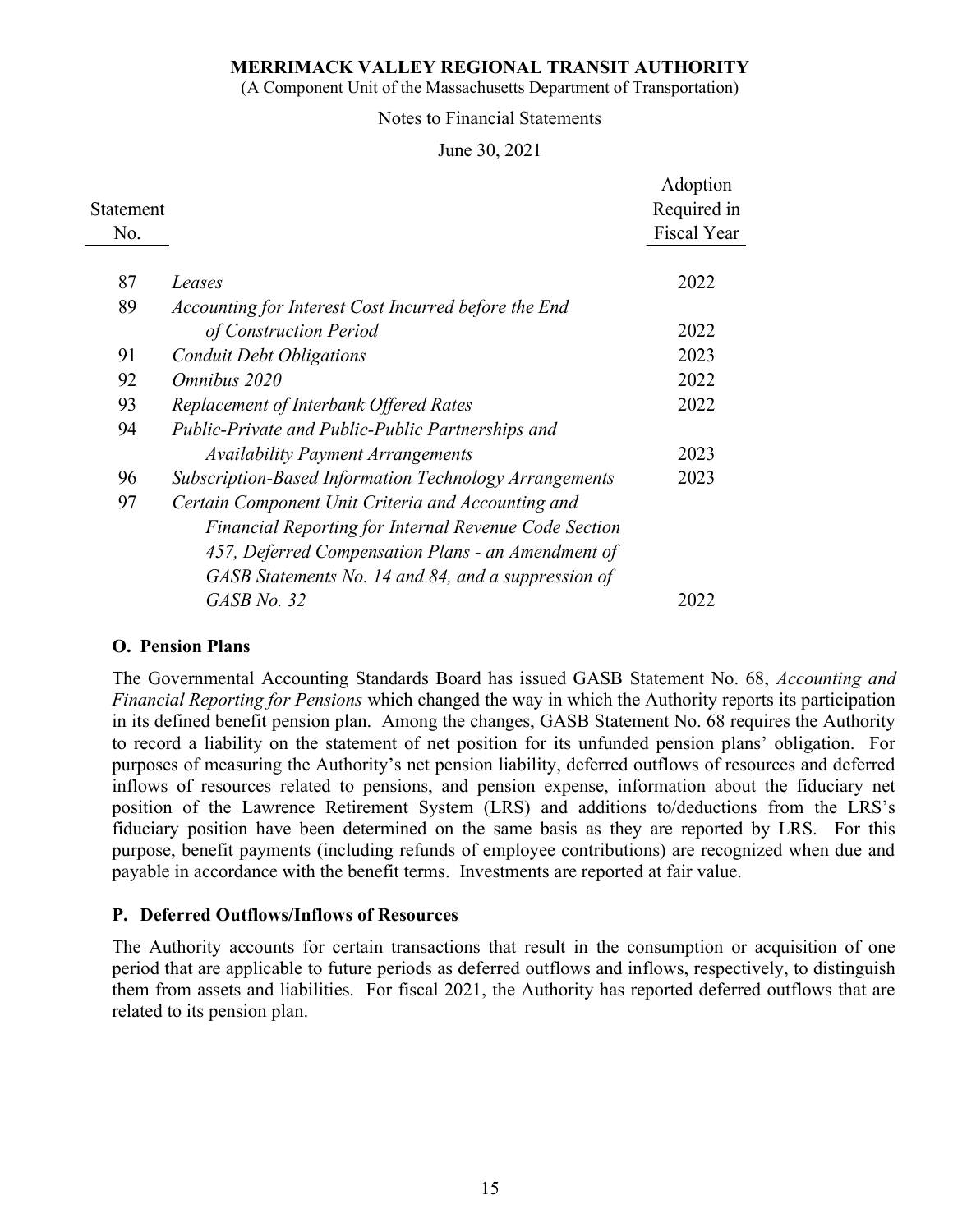(A Component Unit of the Massachusetts Department of Transportation)

#### Notes to Financial Statements

June 30, 2021

#### Note 3. Cash and Cash Equivalents

State and local statutes place certain limitations on the nature of deposits and investments available to the Authority. Deposits (including demand deposits, term deposits and certificates of deposit) in any one financial institution may not exceed certain levels without collateralization by the financial institutions involved. Investments can also be made in securities issued by or unconditionally guaranteed by the U.S. Government or Agencies that have a maturity of less than one year from the date of purchase, repurchase agreements guaranteed by such securities with maturity dates of no more than 90 days from the date of purchase and units in the Massachusetts Municipal Depository Trust ("MMDT"). Certain cash and investments are segregated from operating cash due to certain internal or external restrictions. These funds consist of those required by bond reserve requirements and state allowed reserves.

### Note 4. Receivables

| vernment or Agencies that have a maturity of less than one year from the date of purchase, repurchase<br>eements guaranteed by such securities with maturity dates of no more than 90 days from the date of<br>chase and units in the Massachusetts Municipal Depository Trust ("MMDT"). Certain cash and<br>estments are segregated from operating cash due to certain internal or external restrictions. These funds<br>usist of those required by bond reserve requirements and state allowed reserves. |                        |  |
|------------------------------------------------------------------------------------------------------------------------------------------------------------------------------------------------------------------------------------------------------------------------------------------------------------------------------------------------------------------------------------------------------------------------------------------------------------------------------------------------------------|------------------------|--|
| stodial credit risk for deposits is the risk that in the event of a bank failure, the Authority's deposits may<br>be recovered. The Authority does not have a deposit policy for custodial risk. As of June 30, 2021<br>70,041 of the government's bank balance of \$2,219,193 was exposed to custodial credit risk as uninsured<br>l uncollateralized. This amount was collateralized, in part, by \$1,599,152 in letters of credit provided by<br>bank and FDIC insurance.                               |                        |  |
| te 4. Receivables                                                                                                                                                                                                                                                                                                                                                                                                                                                                                          |                        |  |
| e receivables for operating and capital assistance are disaggregated as follows:                                                                                                                                                                                                                                                                                                                                                                                                                           |                        |  |
| United states Department of Transportation<br>Direct federal grants<br><b>CARES</b> Act grant                                                                                                                                                                                                                                                                                                                                                                                                              | \$<br>10,947           |  |
| Commonwealth of Massachusetts<br>Operating grants<br>Local operating assistance billed by the State to<br>the communities constituting the Authority<br>and paid by the State to the Authority                                                                                                                                                                                                                                                                                                             | 6,703,317              |  |
| Due from service providers                                                                                                                                                                                                                                                                                                                                                                                                                                                                                 | 300,317                |  |
| Other                                                                                                                                                                                                                                                                                                                                                                                                                                                                                                      | 271,012                |  |
| <b>Total Receivables</b><br>Less noncurrent receivables                                                                                                                                                                                                                                                                                                                                                                                                                                                    | 7,285,593<br>2,767,133 |  |
| <b>Current Receivables</b>                                                                                                                                                                                                                                                                                                                                                                                                                                                                                 | 4,518,460              |  |
| Capital assistance<br>Federal grants<br>Commonwealth of Massachusetts                                                                                                                                                                                                                                                                                                                                                                                                                                      | 931,935<br>1,009,535   |  |
| <b>Total Capital Grant Receivables</b>                                                                                                                                                                                                                                                                                                                                                                                                                                                                     | 1,941,470              |  |
| 16                                                                                                                                                                                                                                                                                                                                                                                                                                                                                                         |                        |  |
|                                                                                                                                                                                                                                                                                                                                                                                                                                                                                                            |                        |  |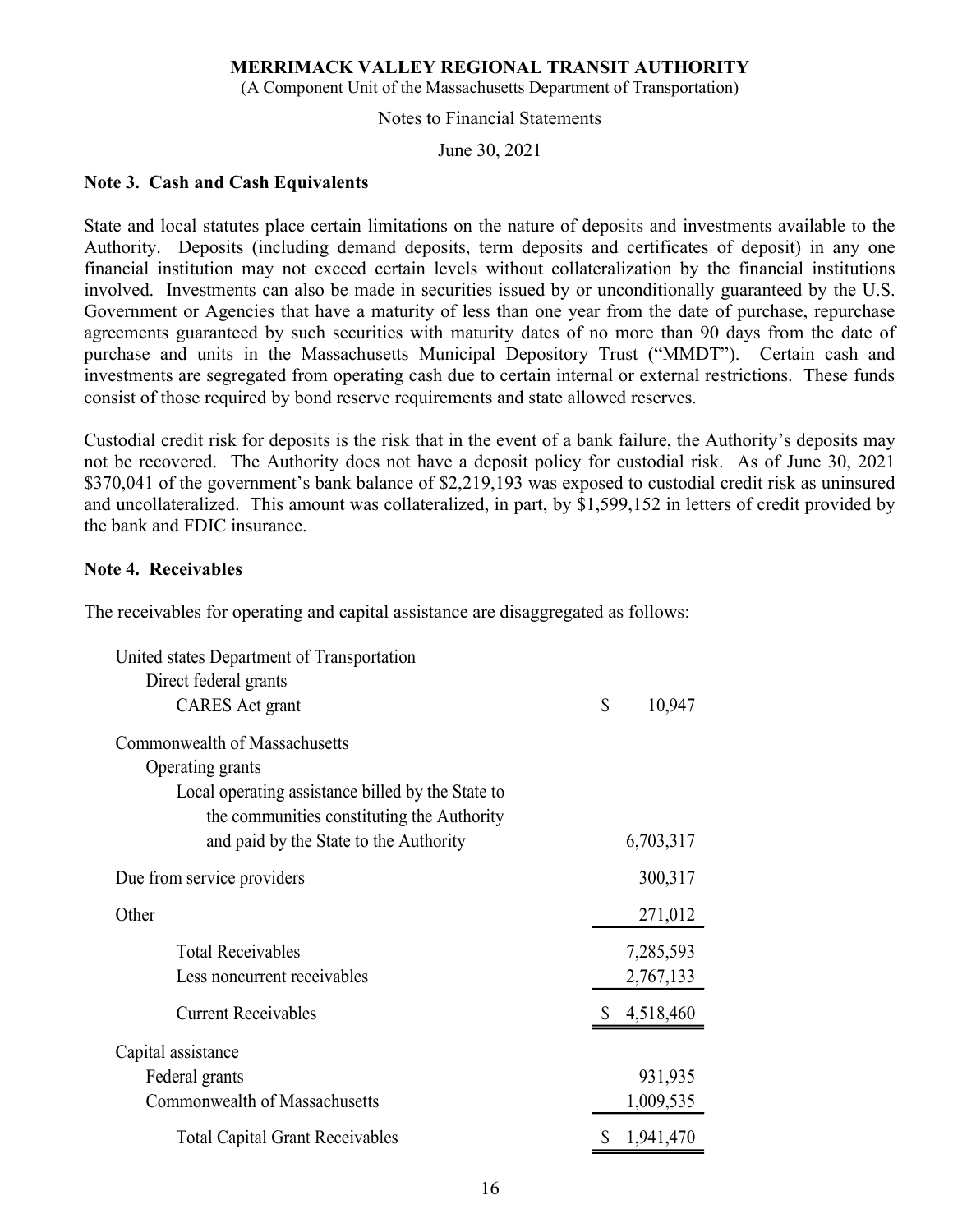#### Notes to Financial Statements

### Note 5. Capital Assets

|                                                                           |                               | (A Component Unit of the Massachusetts Department of Transportation) |                |            |
|---------------------------------------------------------------------------|-------------------------------|----------------------------------------------------------------------|----------------|------------|
|                                                                           | Notes to Financial Statements |                                                                      |                |            |
|                                                                           | June 30, 2021                 |                                                                      |                |            |
| <b>Note 5. Capital Assets</b>                                             |                               |                                                                      |                |            |
| The following is a summary of changes in Capital Assets at June 30, 2021: |                               |                                                                      |                |            |
|                                                                           | Beginning                     |                                                                      |                | Ending     |
| Capital assets not being depreciated:                                     | balance                       | Additions                                                            | Disposals      | balance    |
| Land                                                                      | \$<br>4,198,534               |                                                                      |                | 4,198,534  |
| Construction in progress                                                  | 222,857                       | 11,994                                                               |                | 234,851    |
| Total capital assets not being depreciated                                | 4,421,391                     | 11,994                                                               |                | 4,433,385  |
| Other capital assets:                                                     |                               |                                                                      |                |            |
| Buildings and improvements                                                | 62,265,020                    | 453,264                                                              |                | 62,718,284 |
| Buses - revenue vehicles                                                  | 30,563,356                    | 1,093,424                                                            | 1,044,610      | 30,612,170 |
| Service equipment                                                         | 2,461,189                     | 44,666                                                               |                | 2,505,855  |
| Electronic equipment                                                      | 2,987,801                     |                                                                      |                | 2,987,801  |
| Passenger shelters                                                        | 47,800                        |                                                                      |                | 47,800     |
| Furniture & fixtures                                                      | 387,812                       | 13,684                                                               |                | 401,496    |
| Total other capital assets at historical cost                             | 98,712,978                    | 1,605,038                                                            | 1,044,610      | 99,273,406 |
| Less accumulated depreciation for:                                        |                               |                                                                      |                |            |
| Buildings and improvements                                                | 23,078,358                    | 1,631,246                                                            |                | 24,709,604 |
| Buses - revenue vehicles                                                  | 17,320,892                    | 2,287,866                                                            | 1,044,610      | 18,564,148 |
| Service equipment                                                         | 1,649,103                     | 184,393                                                              |                | 1,833,496  |
| Electronic equipment                                                      | 2,967,202                     | 12,193                                                               |                | 2,979,395  |
| Passenger shelters                                                        | 47,800                        |                                                                      |                | 47,800     |
| Furniture & fixtures                                                      | 217,014                       | 70,047                                                               |                | 287,061    |
| Total accumulated depreciation                                            | 45,280,369                    | 4,185,745                                                            | 1,044,610      | 48,421,504 |
| Other capital assets, net                                                 | 53,432,609                    | (2,580,707)                                                          | $\blacksquare$ | 50,851,902 |
| Total capital assets, net                                                 | \$57,854,000                  | (2,568,713)                                                          |                | 55,285,287 |

### Note 6. Grants

Under various sections of the Fixing America's Surface Transportation (Pub. L1 114-94; 12/4/2015 FAST Act) Act, the United States Department of Transportation approves capital grants to fund up to 80% of the Authority's capital improvement projects. The remaining portion of approximately 20% will be financed through the Massachusetts Department of Transportation. Capital grants of the Authority are reported as revenue rather than contributed capital as required by GASB Statement No. 33, Accounting and Financial Reporting for Nonexchange Transactions. In addition, the Federal government may fund up to 80% of the Authority's preventative maintenance and complementary ADA services costs, as defined.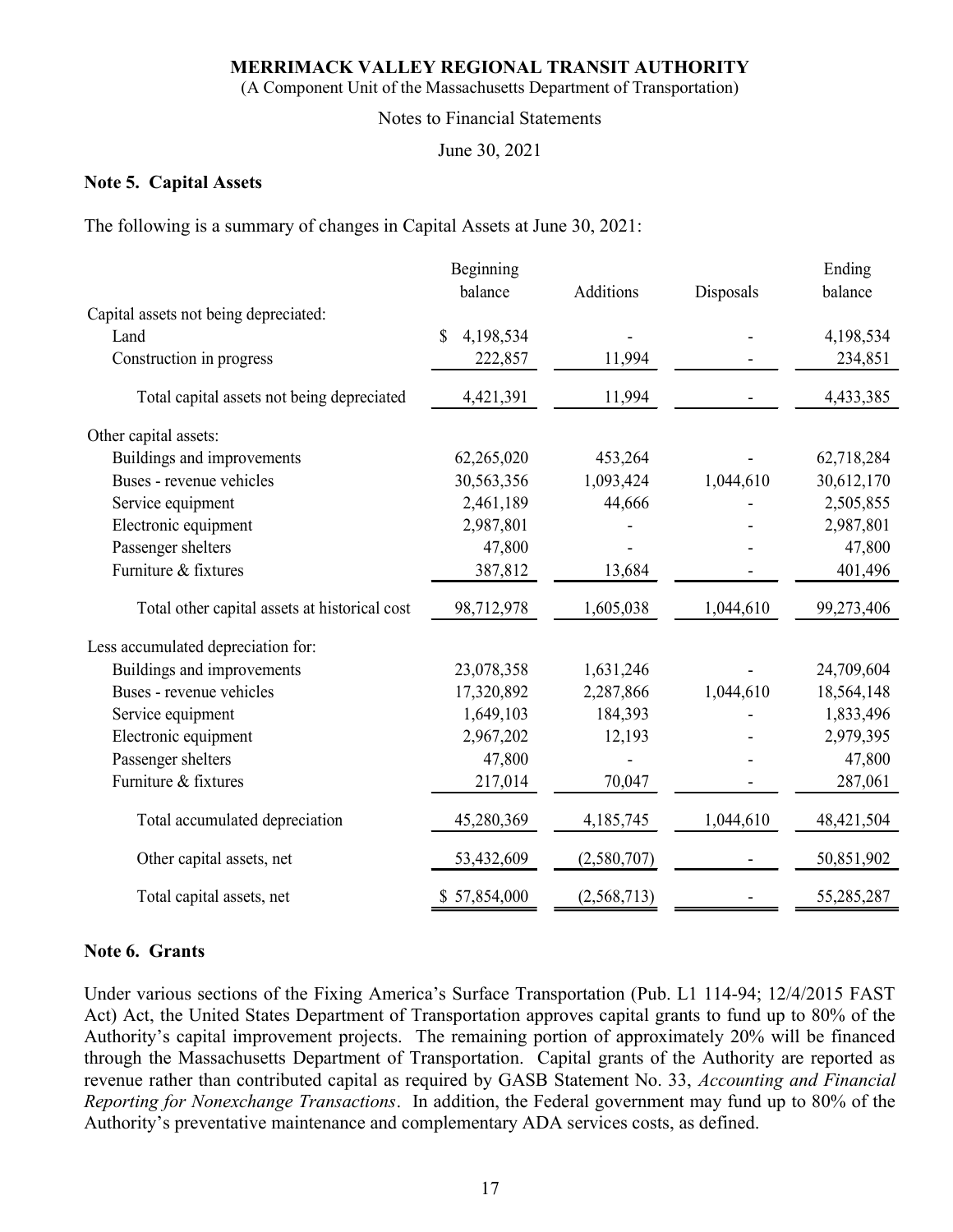## Note 7. Revenue Anticipation Notes

|                                                                                                                                                                                                                                                                                                      | <b>MERRIMACK VALLEY REGIONAL TRANSIT AUTHORITY</b><br>(A Component Unit of the Massachusetts Department of Transportation) |           |           |                                   |
|------------------------------------------------------------------------------------------------------------------------------------------------------------------------------------------------------------------------------------------------------------------------------------------------------|----------------------------------------------------------------------------------------------------------------------------|-----------|-----------|-----------------------------------|
|                                                                                                                                                                                                                                                                                                      | Notes to Financial Statements                                                                                              |           |           |                                   |
|                                                                                                                                                                                                                                                                                                      | June 30, 2021                                                                                                              |           |           |                                   |
| The Authority has a contract with the Commonwealth for operating assistance as provided for in the<br>enabling legislation under which the Commonwealth will pay the Authority a portion of its net cost of<br>service. The amount of this contract assistance for fiscal year 2021 was \$7,509,613. |                                                                                                                            |           |           |                                   |
|                                                                                                                                                                                                                                                                                                      |                                                                                                                            |           |           |                                   |
| <b>Note 7. Revenue Anticipation Notes</b>                                                                                                                                                                                                                                                            |                                                                                                                            |           |           |                                   |
| At June 30, 2021, the Authority had \$8,400,000 of revenue anticipation notes (RAN) outstanding. The<br>RANs have a weighted average net interest cost (NIC) of 0.3183% and are due June 24, 2022.                                                                                                   |                                                                                                                            |           |           |                                   |
|                                                                                                                                                                                                                                                                                                      | Outstanding<br>at June 30<br>2020                                                                                          | Issued    | Retired   | Outstanding<br>at June 30<br>2021 |
| 0.9394% revenue anticipation note                                                                                                                                                                                                                                                                    | \$8,400,000                                                                                                                |           | 8,400,000 |                                   |
| 0.3183% revenue anticipation note                                                                                                                                                                                                                                                                    |                                                                                                                            | 8,400,000 |           | 8,400,000                         |

The Authority uses the proceeds of these notes to fund its mass transit operations. The RAN is considered short term debt that is expected to be refinanced and is included in the accompanying Statement of Net Position as a noncurrent liability. All required payments with respect to these obligations are guaranteed by the Commonwealth of Massachusetts for the entire duration of the notes.

## Note 8. Bank Credit Line

The Authority has a revolving line of credit with TD Bank in the maximum amount of \$2,500,000 that is due on demand. The note contains a variable interest rate. The line also has a fee charge of 1/8% of the unused line. The loan is secured by the parity pledge of the Authority's revenues. The Authority owed \$200,000 at June 30, 2021.

## Note 9. Unearned Revenue: Extraordinary Reserve and Stabilization Fund

In accordance with Section 6 of Chapter 161B of the General Laws of the Commonwealth, the Authority is allowed to establish a reserve account for the purpose of meeting the cost of extraordinary expenses that are both unusual in nature and infrequent in occurrence. The total reserve amount may not exceed 20% of the prior year's local assessment and the annual funding cannot exceed 3% of the current year's local assessment. The accumulated aggregate reserve of \$229,307 (which represents approximately 5.53% of the applicable local assessment of \$4,144,672) is included in unearned revenue in the accompanying statement of net position.

Chapter 161B of the General Laws of the Commonwealth has been amended to allow the Authority to establish a stabilization fund, which can be accessed for capital improvements or to offset an unforeseen and dramatic loss of revenue within a fiscal year. The Authority maintains a stabilization fund in the amount of \$386,066 which is included in unearned revenue in the accompanying statement of net position.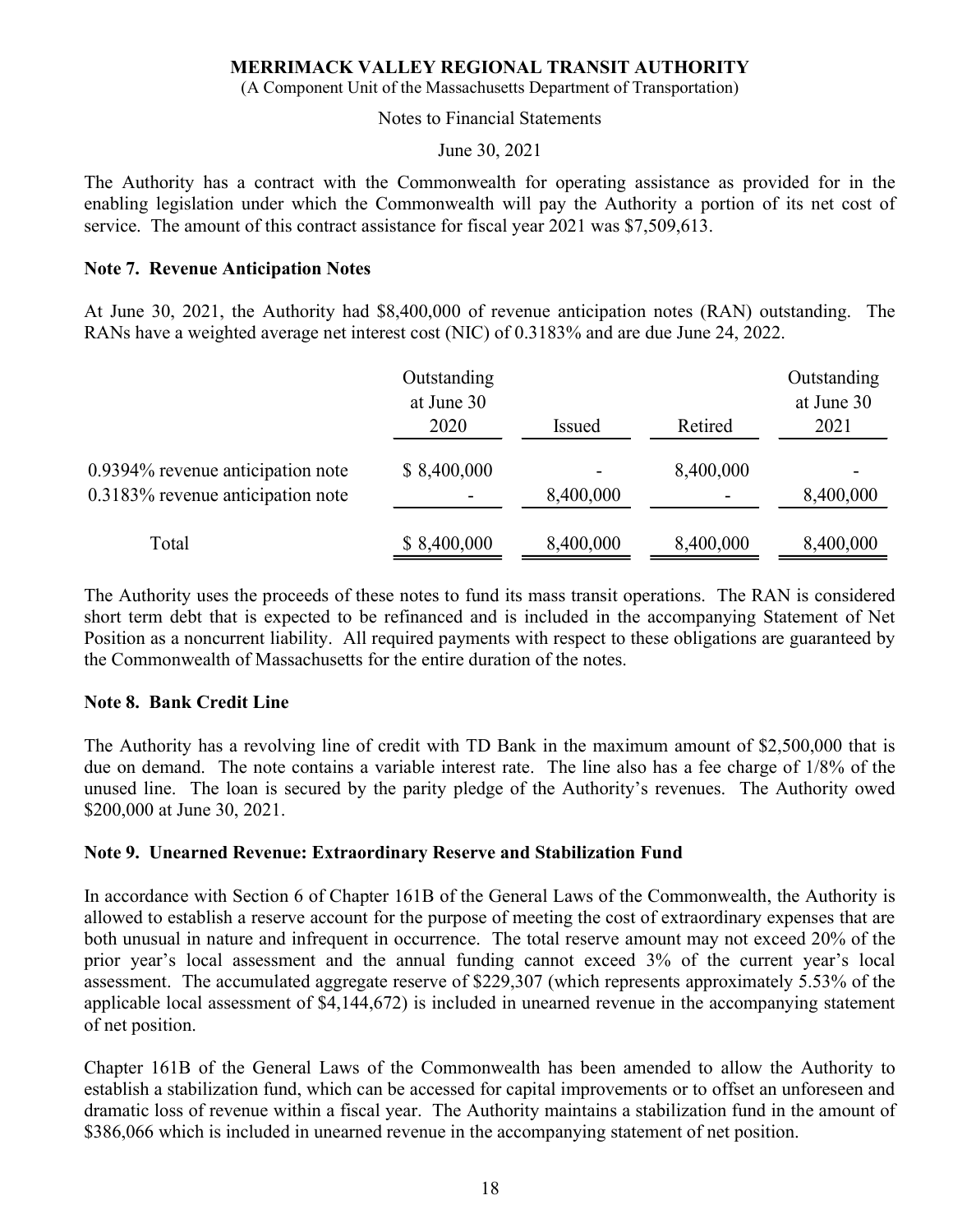(A Component Unit of the Massachusetts Department of Transportation)

Notes to Financial Statements

June 30, 2021

#### Note 10. Revenue Bond

Financing of \$2,000,000 for the McGovern Transportation Center was obtained through the Massachusetts Development and Finance Agency. This funding is in the form of a revenue bond that was effective July 1, 2004 and was interest only at a rate of 4.99% through September 1, 2005. The bond converted to an amortization schedule with the first monthly payment of \$13,667 due on October 1, 2005. The initial interest rate was subject to change on July 1, 2009. The new rate is 3.341% with a monthly payment of \$12,661. The bond is secured by all net revenues generated by the parking garage. The bond also contains a debt service reserve fund requirement of \$150,000. GIONAL TRANSIT AUTHORITY<br>
Economization<br>
anacial Statements<br>
anacial Statements<br>
anacial Statements<br>
5 30, 2021<br>
boortation Center was obtained through the Massachusetts<br>
is in the form of a revenue bond that was effective In the Massachusetts Department of Transportation)<br>
Notes to Financial Statements<br>
June 30, 2021<br>
Biotherm Transportation Center was obtained through the Massachusetts<br>
this funding is in the form of a reveaue bond that w Fransportation Center was obtained through the Massachusetts<br>
This funding is in the form of a revenue bond that was effective July 1,<br>
2016. The bond converted to an<br>
monthly payment of \$13,667 due on October 1, 2005. The

The principal and interest maturities of the bonds as of June 30, 2021 are as follows:

|                 | Principal | Interest |
|-----------------|-----------|----------|
| Fiscal Year(s): |           |          |
| 2022            | 139,202   | 12,734   |
| 2023            | 143,924   | 8,012    |
| 2024            | 148,807   | 3,129    |
| 2025            | 12,659    | 11       |

## Note 11. Retirement Plans

#### General Information about the Pension Plan

## Plan Description

The Lawrence Retirement System (LRS) is multiple- employer, cost sharing, contributory defined benefit pension plan covering all employees of the government member units deemed eligible by the Lawrence Retirement Board (Board), with the exception of school department employees who serve in a teaching capacity. The pensions of such school employees are administered by the Commonwealth of Massachusetts' Teachers Retirement System. Membership in the System is mandatory upon the commencement of employment for all permanent employees working a minimum of 20 hours per week. Participating member units include the City of Lawrence, the City of Lawrence School Department (Non Teachers), the Lawrence Housing Authority, and the Merrimack Valley Regional Transit Authority.

The System is governed by a five-member Board who establish the policies under which the System operates. Board members also approve all of the System's financial transactions, including the approval of retirement benefits to members. The day-to-day operations of the System are managed by the Executive Director.

The System is a member of the Massachusetts Contributory Retirement System and is governed by Chapter 32 of the Massachusetts General Laws. The Public Employee Retirement Administration Commission (PERAC) is the state agency responsible for oversight of the Commonwealth's public retirement systems.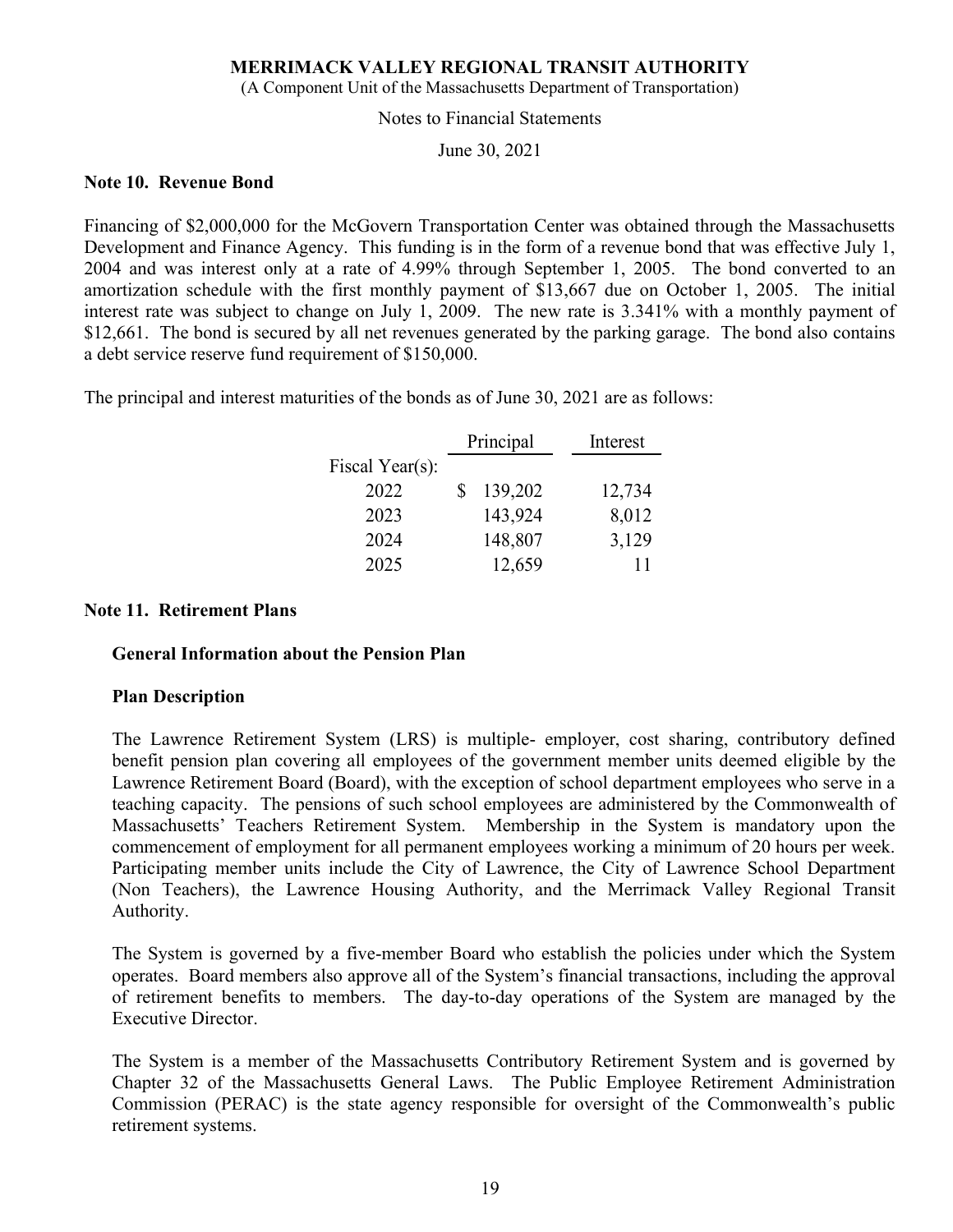(A Component Unit of the Massachusetts Department of Transportation)

Notes to Financial Statements

June 30, 2021

Massachusetts contributory retirement system benefits are, with certain exceptions, uniform from system to system. The Plan provides for retirement allowance benefits up to a maximum of 80% of a member's highest three-year average annual rate of regular compensation for those hired to April 2, 2012. For persons who became members on or after April 2, 2012, average salary is the average annual rate of regular compensation received during the five consecutive years that produce the highest average, or, if greater, during the last five years (whether or not consecutive) preceding retirement. Benefit payments are based upon a member's age, length of creditable service, level of compensation, and group classification.

There are three classes of membership in the retirement system: group 1, group 2, and group 4. Group 1 consists of general employees which includes clerical and administrative positions. Group 2 consists of positions that have been specified as hazardous. Lastly, group 4 consists of police officers, firefighters, and other hazardous positions.

Any individual in Group 1 or Group 2 whose membership began before January 1, 1978, and who maintains an annuity savings fund account, is eligible to receive a superannuation retirement allowance at age 55 or later, regardless of how many years of credible service he or she has completed.

There are no minimum vesting requirements for individuals in Group 4.

Members in Groups 1 and 2, hired after January 1, 1978 and prior to April 2, 2012, are eligible to receive a superannuation retirement allowance upon the completion of 20 years of service or upon the completion of 10 years of service and upon reaching the age of 55.

Members in Groups 1 and 2, hired on or after April 2, 2012, are eligible to receive a superannuation retirement allowance upon the completion of 10 years of service and upon reaching the age of 60 (Group 1) or age 55 (Group 2).

A retirement allowance consists of two parts: an annuity and a pension. A member's accumulated total deductions and the interest they generate constitute the annuity. The differential between the total retirement benefit and the annuity is the pension.

Active members contribute between 5% and 9% of their gross compensation. The percentage rate is keyed to the date upon which an employee's membership commences. Members hired on or after January 1, 1979, contribute an additional 2% of annual regular compensation in excess of \$30,000. Deductions are deposited in the Annuity Savings Fund and earn interest at a rate determined by the PERAC actuary. When a member's retirement becomes effective, his/her deductions and related interest are transferred to the Annuity Reserve Fund. Any cost-of-living adjustments granted between 1981 and 1997 and any increase in other benefits imposed by the Commonwealth of Massachusetts' state law during those years are borne by the Commonwealth and are deposited into the Pension Fund. Cost-of-living adjustments granted after 1997 must be approved by the System and all costs are borne by the System.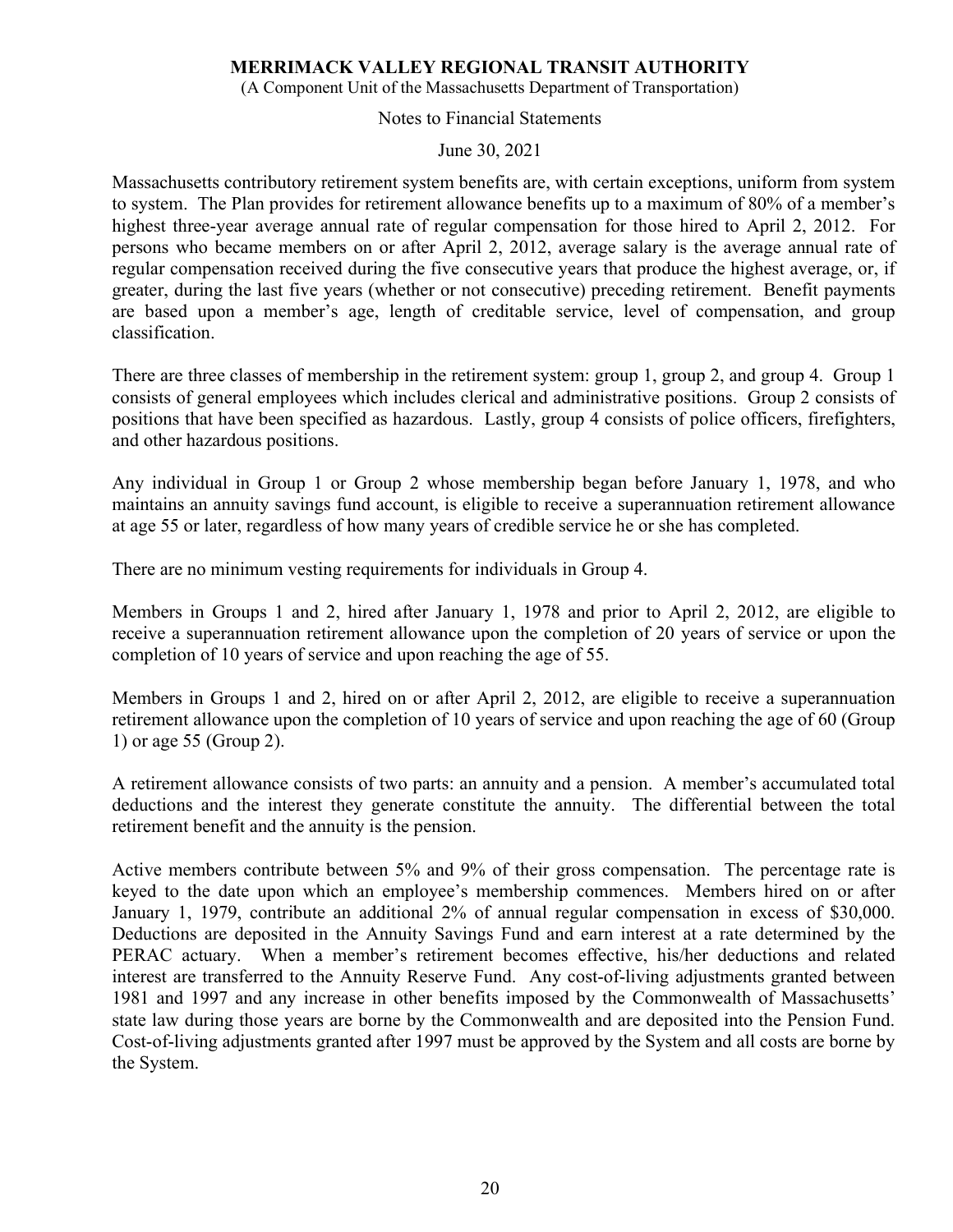(A Component Unit of the Massachusetts Department of Transportation)

### Notes to Financial Statements

June 30, 2021

The pension portion of any retirement benefit is paid from the Pension Fund of the System. The governmental unit employing the member must annually appropriate and contribute the amount of current-year pension assessment. Chapter 32 of the MGL requires Massachusetts retirement systems to adopt funding schedules designed to reduce the unfunded actuarial liability of the system to zero no later than June 30, 2040. The System adopted Section 22d of Chapter 32 in April of 1989. The System's current funding schedule is designed to reduce the unfunded actuarial liability to zero by 2036.

Members who become permanently and totally disabled for further duty may be eligible to receive a disability retirement allowance. The amount of benefits to be received in such cases is dependent on several factors, including whether or not the disability is work related, the member's age, years of creditable service, level of compensation, veteran's status and group classification.

Employees who resign from service are entitled to request a refund of their accumulated total deductions.

Survivor benefits are extended to eligible beneficiaries of members whose death occurs prior to or following retirement.

## Pension Liabilities, Pension expense and Deferred Outflows of Resources and Deferred Inflows of Resources Related to Pensions

The Authority is required to pay into the Retirement System its share of the system-wide actuarially determined contribution, which is apportioned among the employers, based on active covered payroll. The Authority's contribution to the Retirement System for the year ended June 30, 2021 was \$107,259, which approximated its required contribution for the year.

At June 30, 2021, the Authority reported a liability of \$972,984 for its proportionate share of the net pension liability. The net pension liability was measured as of December 31, 2020, and the total pension liability used to calculate the net pension liability was determined by an actuarial valuation as of January 1, 2020. The Authority's proportion of the net pension liability was based on a projection of the longterm share of contributions to the pension plan relative to the projected contributions of all participating employers, actuarially determined. At December 31, 2020, the Authority's proportion of net pension liability was 0.490 percent.

Since LRS performs an actuarial valuation bi-annually, there are no reported amounts for changes in benefit terms differences between expected and actual experience and changes in assumptions as of December 31, 2020.

In the LRS financial statements for the year ended December 31, 2020, in addition to assets, the statement of fiduciary net position will sometimes report a separate section for deferred outflow of resources. This separate financial statement element, *deferred outflow of resources*, represents a consumption of fiduciary net position that applies to a future period (s) and so will not be recognized as an outflow of resources (deduction) until then.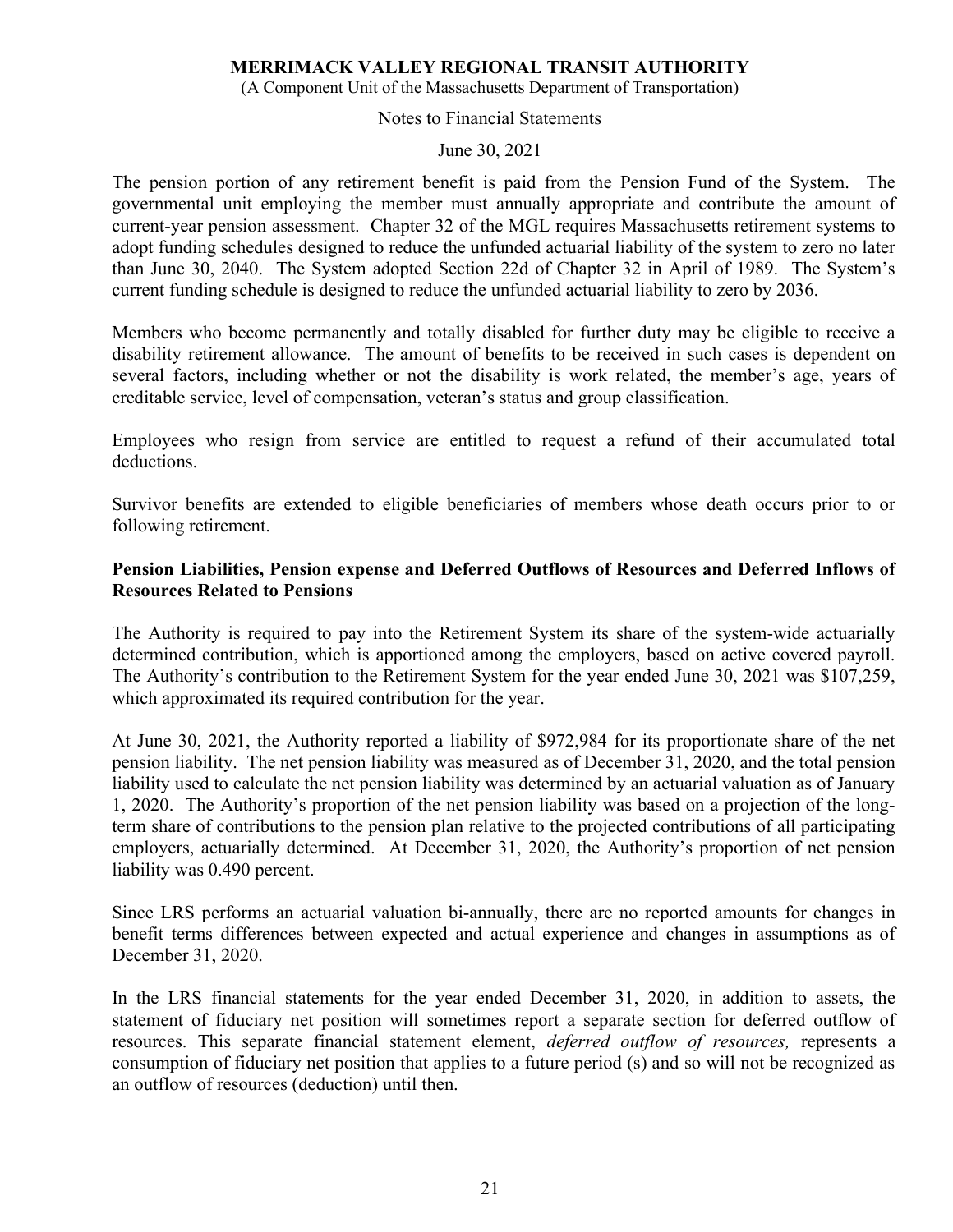(A Component Unit of the Massachusetts Department of Transportation)

## Notes to Financial Statements

June 30, 2021

In addition to liabilities, the statement of fiduciary net position will sometimes report a separate section for deferred inflow of resources. This separate financial element, deferred inflow of resources, represents an acquisition of net position that applies to future period (s) and so will not be recognized as an inflow of resources (addition) until that time. The LRS did not have any items that qualify for reporting in this category. **EXECTIONAL TRANSIT AUTHORITY**<br>
(A Component Unit of the Massachusetts Department of Transportation)<br>
Notes to Financial Statements<br>
June 30, 2021<br>
(a for deferred inflow of resources. This separate financial element, *de* in addition to liabilities, the statement of fiduciary net position will sometimes report a separate section<br>for deferred inflow of resources. This separate financial element, *deferred inflow of resources*,<br>represents an rces. This separate financial element, *deferred inflow of resources*,<br>position that applies to future period (s) and so will not be recognized as<br>on) until that time. The LRS did not have any items that qualify for<br>221, t

|                                                                                                                             |      |              |         | Deferred Outflows |
|-----------------------------------------------------------------------------------------------------------------------------|------|--------------|---------|-------------------|
|                                                                                                                             |      |              |         | of Resources      |
| Difference between projected and actual<br>earnings on pension plan investments                                             |      |              |         | 399,114           |
| Amounts reported as deferred outflows of resources related to pensions will be recognized in pension<br>expense as follows: |      |              |         |                   |
| Year ended June 30:                                                                                                         | 2022 | $\mathbb{S}$ | 148,753 |                   |
|                                                                                                                             | 2023 |              | 155,991 |                   |
|                                                                                                                             | 2024 |              | 27,111  |                   |
|                                                                                                                             | 2025 |              | 33,912  |                   |

| Year ended June 30: | 2022 | \$148,753 |
|---------------------|------|-----------|
|                     | 2023 | 155,991   |
|                     | 2024 | 27,111    |
|                     | 2025 | 33,912    |
|                     | 2026 | 33,347    |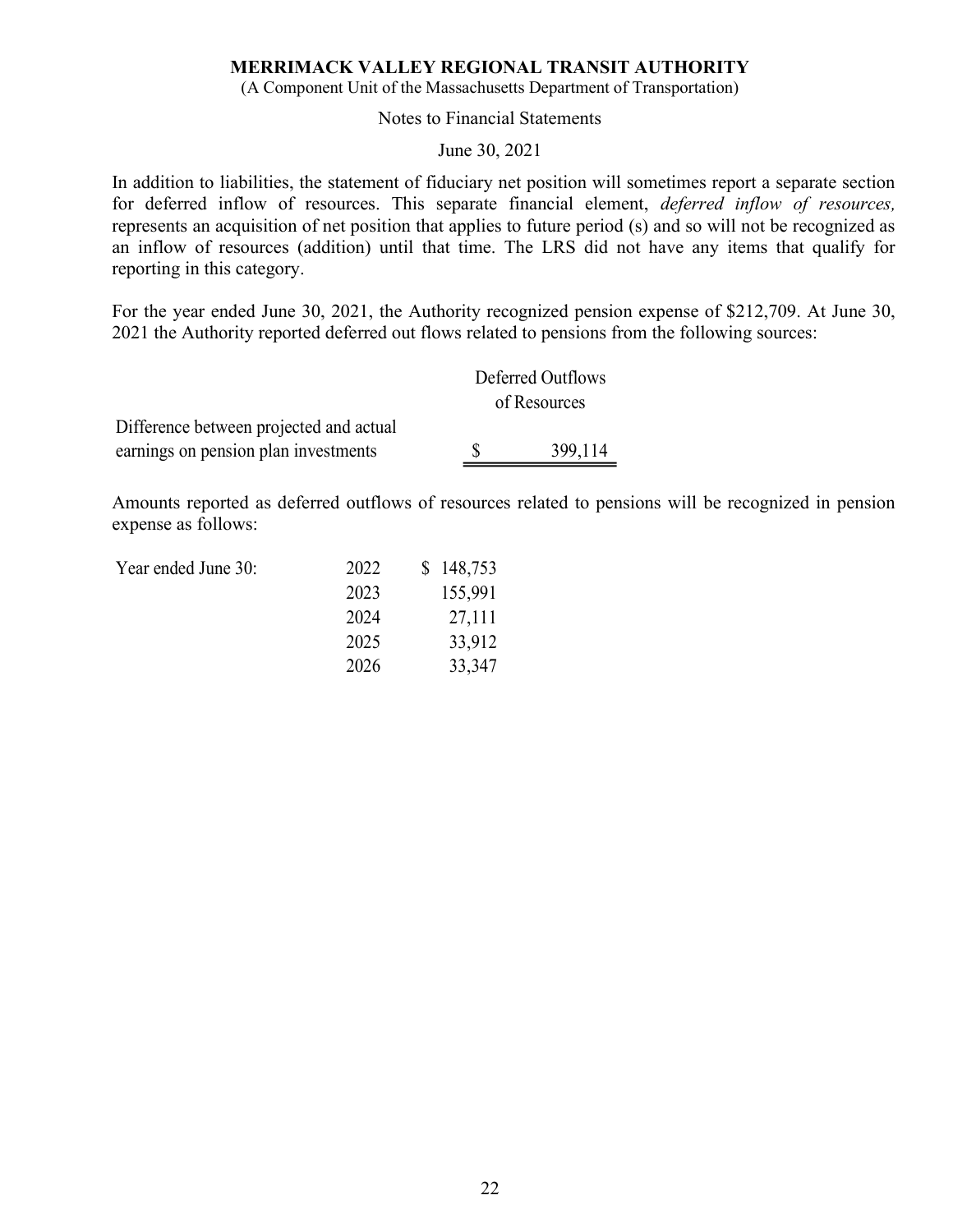## A. Actuarial Assumptions

|                               | (A Component Unit of the Massachusetts Department of Transportation)                                                                                                                                                                                                                                                                           |
|-------------------------------|------------------------------------------------------------------------------------------------------------------------------------------------------------------------------------------------------------------------------------------------------------------------------------------------------------------------------------------------|
|                               | <b>Notes to Financial Statements</b>                                                                                                                                                                                                                                                                                                           |
| <b>Actuarial Assumptions</b>  | June 30, 2021                                                                                                                                                                                                                                                                                                                                  |
| ward to December 31, 2020.    | e total pension liability was determined by an actuarial valuation as of January 1, 2020, using the<br>lowing actuarial assumptions, applied to all periods included in the measurement that was rolled                                                                                                                                        |
| Actuarial cost method         | Individual entry age normal cost method                                                                                                                                                                                                                                                                                                        |
| Amortization method           | Payments increase at 3.67 percent                                                                                                                                                                                                                                                                                                              |
| Asset valuation method        | Market value of assets as of the valuation date                                                                                                                                                                                                                                                                                                |
| Remaining amortization period | 16 years for the fresh start base                                                                                                                                                                                                                                                                                                              |
| Inflation                     | 2.3 percent                                                                                                                                                                                                                                                                                                                                    |
| Projected salary increases    | 7.75% - 3.75% based on service                                                                                                                                                                                                                                                                                                                 |
| Investment rate of return     | 7.25 percent per year of net investment expenses                                                                                                                                                                                                                                                                                               |
| Cost of living adjustments    | 3 percent on the first $$12,000$ of a members retirement<br>allowance                                                                                                                                                                                                                                                                          |
| Mortality rates               | RP-2014 adjusted to 2006 and projected generationally using<br>MP-2019. For members reitred under and Accidental Disability<br>(job-related), 50% of deaths are assumed to be from the same cause<br>as the disability. Disabled mortality RP-2014 adjusted to 2006 and<br>projected generationally using MP-2019, ages set forward two years. |

## B. Investment Policy

The pension plan's policy in regard to the allocation of invested assets is established by PRIT. Plan assets are managed on a total return basis with a long-term objective of achieving a fully funded status for the benefits provided through the pension plan.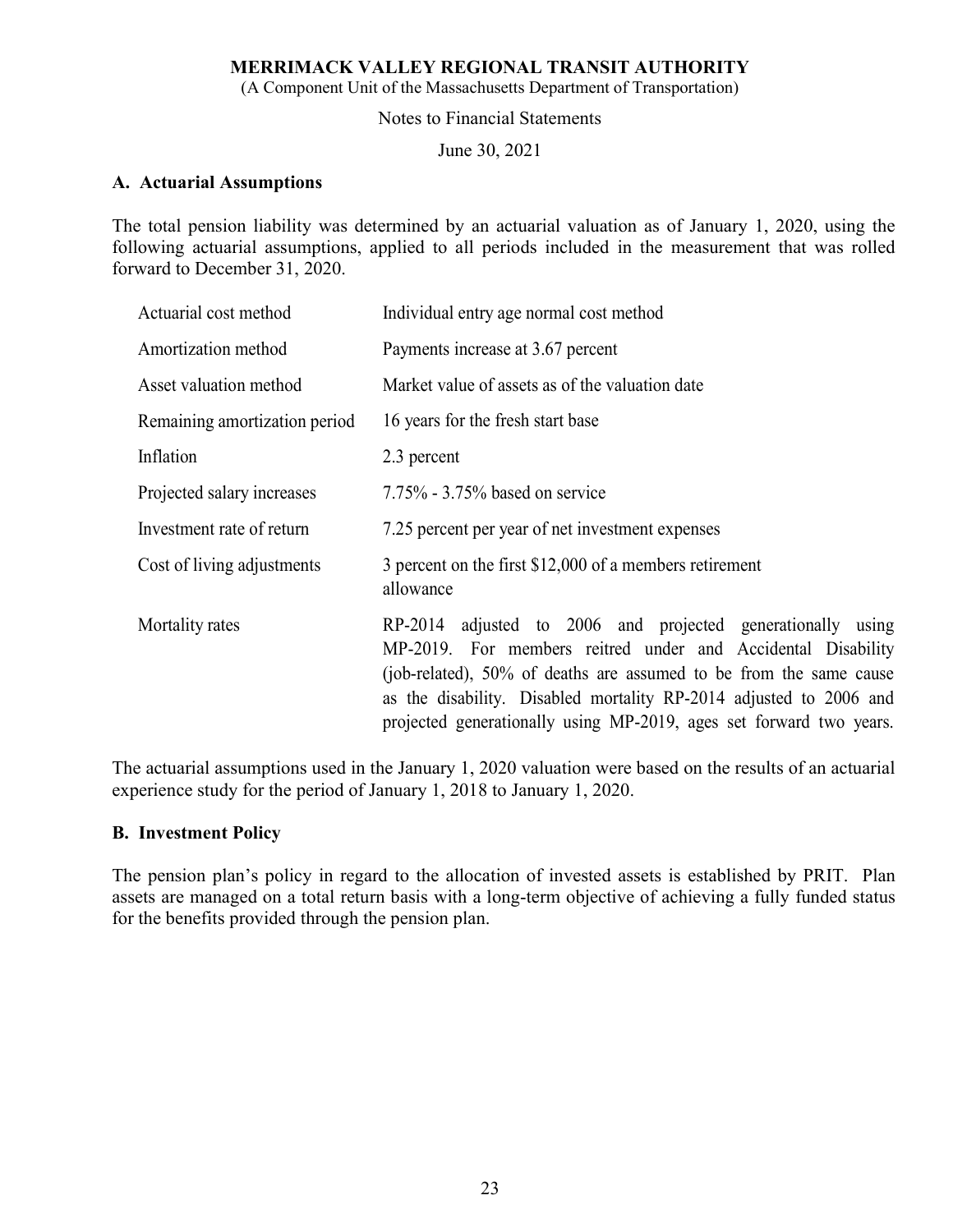## Notes to Financial Statements

The long term expected real rate of return on pension plan investments was determined using a buildingblock method in which best-estimate ranges of expected future real rates of return (expected returns, net of pension plan investment expense and inflation) are developed for each major asset class. These ranges are combined to produce the long-term expected rate of return by weighting the expected future real rates of return by the target asset allocation percentage and by adding expected inflation of 3.0%. Best estimates of geometric real rates of return for each major asset class included in the pension plan's target allocation as of January 1, 2020 are summarized in the following table: **IORITY**<br>
ortation)<br>
determined using a building-<br>
return (expected returns, net<br>
h major asset class. These<br>
eighting the expected future<br>
expected inflation of 3.0%.<br>
cluded in the pension plan's<br>
:<br>
Long-term<br>
Target Ex

| (A Component Unit of the Massachusetts Department of Transportation) |                                                                                                                                                                                                                                                                                                                                                                                                                                                                                                                                                                                                                                                                                                                                       |
|----------------------------------------------------------------------|---------------------------------------------------------------------------------------------------------------------------------------------------------------------------------------------------------------------------------------------------------------------------------------------------------------------------------------------------------------------------------------------------------------------------------------------------------------------------------------------------------------------------------------------------------------------------------------------------------------------------------------------------------------------------------------------------------------------------------------|
|                                                                      |                                                                                                                                                                                                                                                                                                                                                                                                                                                                                                                                                                                                                                                                                                                                       |
|                                                                      |                                                                                                                                                                                                                                                                                                                                                                                                                                                                                                                                                                                                                                                                                                                                       |
|                                                                      |                                                                                                                                                                                                                                                                                                                                                                                                                                                                                                                                                                                                                                                                                                                                       |
|                                                                      | Long-term                                                                                                                                                                                                                                                                                                                                                                                                                                                                                                                                                                                                                                                                                                                             |
| Target                                                               | <b>Expected Real</b>                                                                                                                                                                                                                                                                                                                                                                                                                                                                                                                                                                                                                                                                                                                  |
| Allocation                                                           | Rate of Return                                                                                                                                                                                                                                                                                                                                                                                                                                                                                                                                                                                                                                                                                                                        |
|                                                                      | 6.40%                                                                                                                                                                                                                                                                                                                                                                                                                                                                                                                                                                                                                                                                                                                                 |
| 14.40%                                                               | 6.60%                                                                                                                                                                                                                                                                                                                                                                                                                                                                                                                                                                                                                                                                                                                                 |
| 5.80%                                                                | 8.40%                                                                                                                                                                                                                                                                                                                                                                                                                                                                                                                                                                                                                                                                                                                                 |
| 15.80%                                                               | 2.70%                                                                                                                                                                                                                                                                                                                                                                                                                                                                                                                                                                                                                                                                                                                                 |
| 7.40%                                                                | 6.20%                                                                                                                                                                                                                                                                                                                                                                                                                                                                                                                                                                                                                                                                                                                                 |
| 12.60%                                                               | 10.20%                                                                                                                                                                                                                                                                                                                                                                                                                                                                                                                                                                                                                                                                                                                                |
| 8.30%                                                                | $6.00\%$                                                                                                                                                                                                                                                                                                                                                                                                                                                                                                                                                                                                                                                                                                                              |
| 3.30%                                                                | $6.60\%$                                                                                                                                                                                                                                                                                                                                                                                                                                                                                                                                                                                                                                                                                                                              |
| 8.80%                                                                | 5.20%                                                                                                                                                                                                                                                                                                                                                                                                                                                                                                                                                                                                                                                                                                                                 |
|                                                                      | $0.00\%$                                                                                                                                                                                                                                                                                                                                                                                                                                                                                                                                                                                                                                                                                                                              |
| 0.10%                                                                |                                                                                                                                                                                                                                                                                                                                                                                                                                                                                                                                                                                                                                                                                                                                       |
| $0.40\%$                                                             | $0.00\%$                                                                                                                                                                                                                                                                                                                                                                                                                                                                                                                                                                                                                                                                                                                              |
|                                                                      | e long term expected real rate of return on pension plan investments was determined using a building-<br>ck method in which best-estimate ranges of expected future real rates of return (expected returns, net<br>pension plan investment expense and inflation) are developed for each major asset class. These<br>ges are combined to produce the long-term expected rate of return by weighting the expected future<br>I rates of return by the target asset allocation percentage and by adding expected inflation of 3.0%.<br>st estimates of geometric real rates of return for each major asset class included in the pension plan's<br>get allocation as of January 1, 2020 are summarized in the following table:<br>23.10% |

## C. Discount Rate

The discount rate used to measure the total pension liability was 7.25 percent. The projection of cash flows used to determine the discount rate assumed that plan member contributions will be made at the current contribution rate and that contributions from employers will be made at actuarially determined contribution rates. Based on those assumptions, the pension plan's fiduciary net position was projected to be available to make all projected future benefit payments of current plan members. Therefore, the long-term expected rate of return on pension plan investments was applied to all periods of projected benefit payments to determine the total pension liability.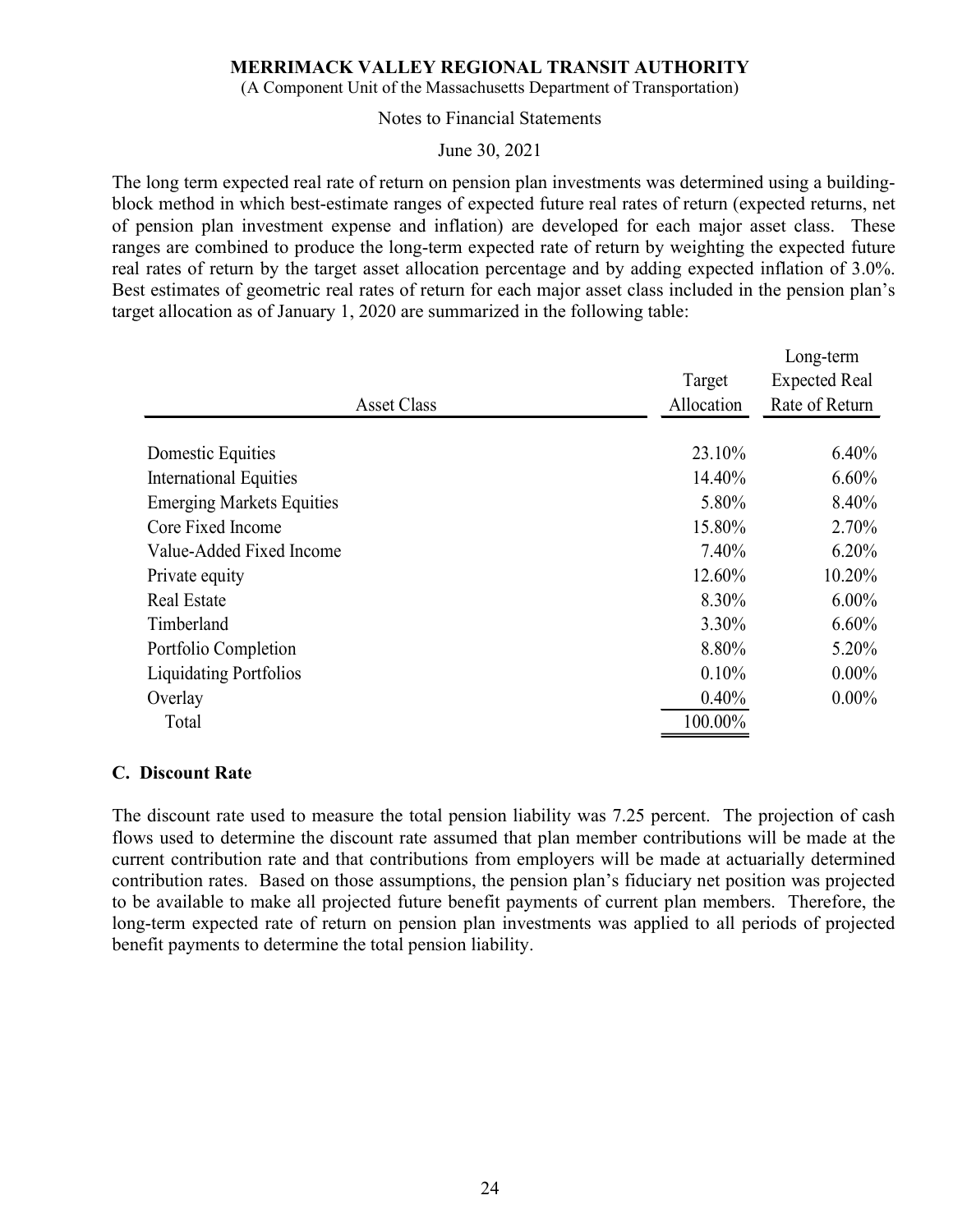## D. Sensitivity of the Authority's proportionate share of the net pension liability to changes in the discount rate

The following presents the Authority's proportionate share of the net pension liability calculated using the discount rate of 7.25 percent, as well as what the Authority's proportionate share of the net pension liability would be if it were calculated using a discount rate that is 1-percentage-point lower (6.25) percent) or 1-percentage-point higher (8.25 percent) than the current rate: REGIONAL TRANSIT AUTHORITY<br>
ssachusetts Department of Transportation)<br>
Financial Statements<br>
une 30, 2021<br>
onate share of the net pension liability to changes in the<br>
ortionate share of the net pension liability calculated V REGIONAL TRANSIT AUTHORITY<br>
Massachusetts Department of Transportation)<br>
to Financial Statements<br>
June 30, 2021<br>
rtionate share of the net pension liability to changes in the<br>
coportionate share of the net pension liabil REGIONAL TRANSIT AUTHORITY<br>
Iassachusetts Department of Transportation)<br>
Financial Statements<br>
June 30, 2021<br>
tionate share of the net pension liability to changes in the<br>
poortionate share of the net pension liability cal

| MERRIMACK VALLEY REGIONAL TRANSIT AUTHORITY<br>(A Component Unit of the Massachusetts Department of Transportation)                                                                                                                                                                                                                                                                               |                               |              |          |              |          |  |
|---------------------------------------------------------------------------------------------------------------------------------------------------------------------------------------------------------------------------------------------------------------------------------------------------------------------------------------------------------------------------------------------------|-------------------------------|--------------|----------|--------------|----------|--|
|                                                                                                                                                                                                                                                                                                                                                                                                   | Notes to Financial Statements |              |          |              |          |  |
|                                                                                                                                                                                                                                                                                                                                                                                                   | June 30, 2021                 |              |          |              |          |  |
| Sensitivity of the Authority's proportionate share of the net pension liability to changes in the<br>discount rate                                                                                                                                                                                                                                                                                |                               |              |          |              |          |  |
| e following presents the Authority's proportionate share of the net pension liability calculated using<br>discount rate of 7.25 percent, as well as what the Authority's proportionate share of the net pension<br>bility would be if it were calculated using a discount rate that is 1-percentage-point lower (6.25<br>cent) or 1-percentage-point higher (8.25 percent) than the current rate: |                               |              |          |              |          |  |
|                                                                                                                                                                                                                                                                                                                                                                                                   | $1\%$                         |              | Discount |              | $1\%$    |  |
|                                                                                                                                                                                                                                                                                                                                                                                                   | Decrease                      |              | Rate     |              | Increase |  |
|                                                                                                                                                                                                                                                                                                                                                                                                   | 6.25%                         |              | $7.25\%$ |              | 8.25%    |  |
| Authority's proportionate share of                                                                                                                                                                                                                                                                                                                                                                |                               |              |          |              |          |  |
| the net pension liability                                                                                                                                                                                                                                                                                                                                                                         | \$1,240,971                   | $\mathbb{S}$ | 972,984  | $\mathbb{S}$ | 761,842  |  |
| <b>Changes in Assumptions and Plan Provisions</b>                                                                                                                                                                                                                                                                                                                                                 |                               |              |          |              |          |  |
| anges in Assumptions                                                                                                                                                                                                                                                                                                                                                                              |                               |              |          |              |          |  |

## E. Changes in Assumptions and Plan Provisions

Changes in Assumptions

None.

Changes in Plan Provisions

None.

## F. Pension plan fiduciary net position

Detailed information about the pension plan's fiduciary net position is available in the separately issued LRS financial report. Requests for copies of the report should be addressed to the System's Board at 350 Merrimack Street, Suite 302, Lawrence, MA 01843.

## Other Pension Plans

The Authority also administers a deferred compensation plan through which employees can participate in a voluntary, payroll-deducted retirement program created in accordance with Internal Revenue Code Section 457. The deferred compensation is not available to employees until termination, retirement, death approved or unforeseeable emergency. All amounts of compensation deferred, property purchased with those amounts, and all income attributable to those amounts are held in trust for the exclusive benefit of participants and their beneficiaries.

## Note 12. Post-retirement health benefits

The Advisory Board voted to establish a post-retirement health insurance plan. The plan is restricted to individuals that retire after a minimum of 25 years of service. The contribution is limited to 75% of the cost of the retiree's post-retirement medical insurance premium. The Authority's level of contribution has been set at an established level and is not subject to adjustment.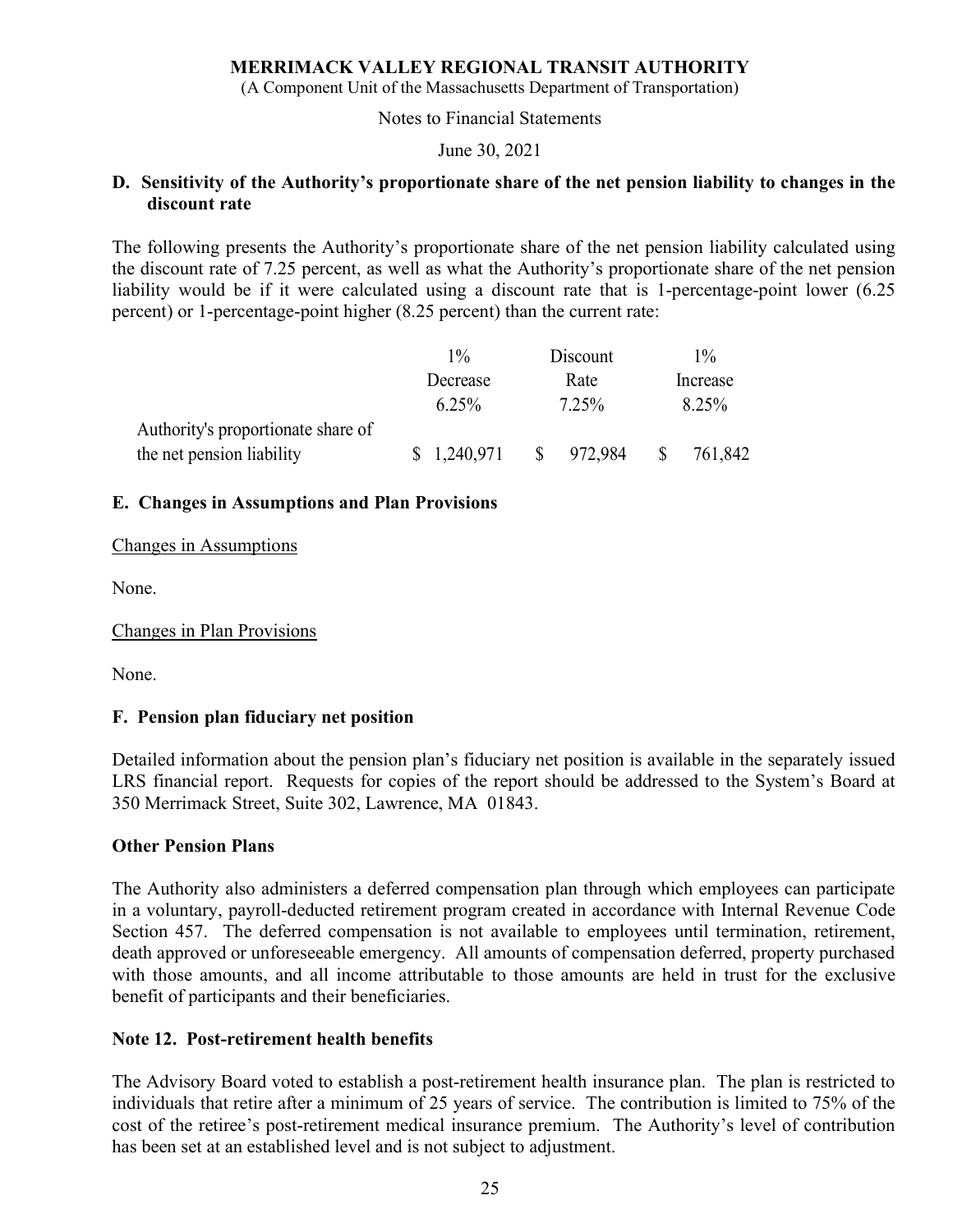(A Component Unit of the Massachusetts Department of Transportation)

#### Notes to Financial Statements

June 30, 2021

#### Note 13. Risk Management

In conjunction with its normal operations, the Authority is exposed to various risks related to the damage or destruction of its assets from both natural and man-made occurrences, tort/liability claims, errors and omissions claims and professional liability claims. As a result of these exposures, the Authority has developed a comprehensive risk management program. There have been no significant reductions in coverage from the prior year and settlements have not exceeded insurance coverage for the current year or in any other year.

GASB Statement No. 10, Accounting and Financial Reporting for Risk Financing and Related Insurance Issues, requires that liabilities for self-insured claims be reported if it is probable that a loss has been incurred and the amount can be reasonably estimated. These losses include an estimate of claims that have been incurred but not reported. The estimated liability for all self-insured losses incurred but not reported is not material at June 30, 2021.

### Note 14. Commitments and Contingent Liabilities

## A. Capital Investment Program

| irred and the amount can be reasonably estimated. These losses include an estimate of claims that have                                                                                                                                                                                                                                           |                 |                     |            |  |
|--------------------------------------------------------------------------------------------------------------------------------------------------------------------------------------------------------------------------------------------------------------------------------------------------------------------------------------------------|-----------------|---------------------|------------|--|
| n incurred but not reported. The estimated liability for all self-insured losses incurred but not reported is<br>material at June 30, 2021.                                                                                                                                                                                                      |                 |                     |            |  |
| lth insurance benefits for employees are provided through a health maintenance organization. The<br>hority's contributes 75% of the premium cost for employees. In 2021, expenditures for the Authority's<br>re of health insurance contributions were \$52,228. The Authority purchases insurance for worker's<br>opensation for its employees. |                 |                     |            |  |
| e 14. Commitments and Contingent Liabilities                                                                                                                                                                                                                                                                                                     |                 |                     |            |  |
| A. Capital Investment Program                                                                                                                                                                                                                                                                                                                    |                 |                     |            |  |
| projects in service and in various stages of approval, planning, and implementation. The following table<br>shows, as of June 30, 2021, capital projects costs approved, expenditures against these projects, and<br>estimated costs to complete these projects, as well as the major funding sources.                                           |                 | <b>Expenditures</b> |            |  |
|                                                                                                                                                                                                                                                                                                                                                  | <b>Approved</b> | through             | Unexpended |  |
| <b>Funding Source</b>                                                                                                                                                                                                                                                                                                                            | project costs   | June 30, 2021       | costs      |  |
| Federal grants                                                                                                                                                                                                                                                                                                                                   | \$6,954,887     | 3,333,162           | 3,621,725  |  |
|                                                                                                                                                                                                                                                                                                                                                  |                 |                     |            |  |
| State and local sources                                                                                                                                                                                                                                                                                                                          | 2,460,084       | 1,182,423           | 1,277,661  |  |
| Total                                                                                                                                                                                                                                                                                                                                            | 9,414,971       | 4,515,585           | 4,899,386  |  |

The terms of the federal grant contracts require the Authority to, in part, utilize the equipment and facilities for the purposes specified in the grant agreement, maintain these items in operation for a specified time period, which normally approximates the useful life of the equipment, and to comply with the Equal Employment Opportunity and Affirmative Action programs required by the Fixing America's Surface Transportation (FAST) Act. Failure to comply with these terms may jeopardize future funding and require the Authority to refund a portion of these grants to the Federal Transit Administration (FTA). In management's opinion, no events have occurred that would result in the termination of the grants or require the refund of a significant amount of funds received under these grants.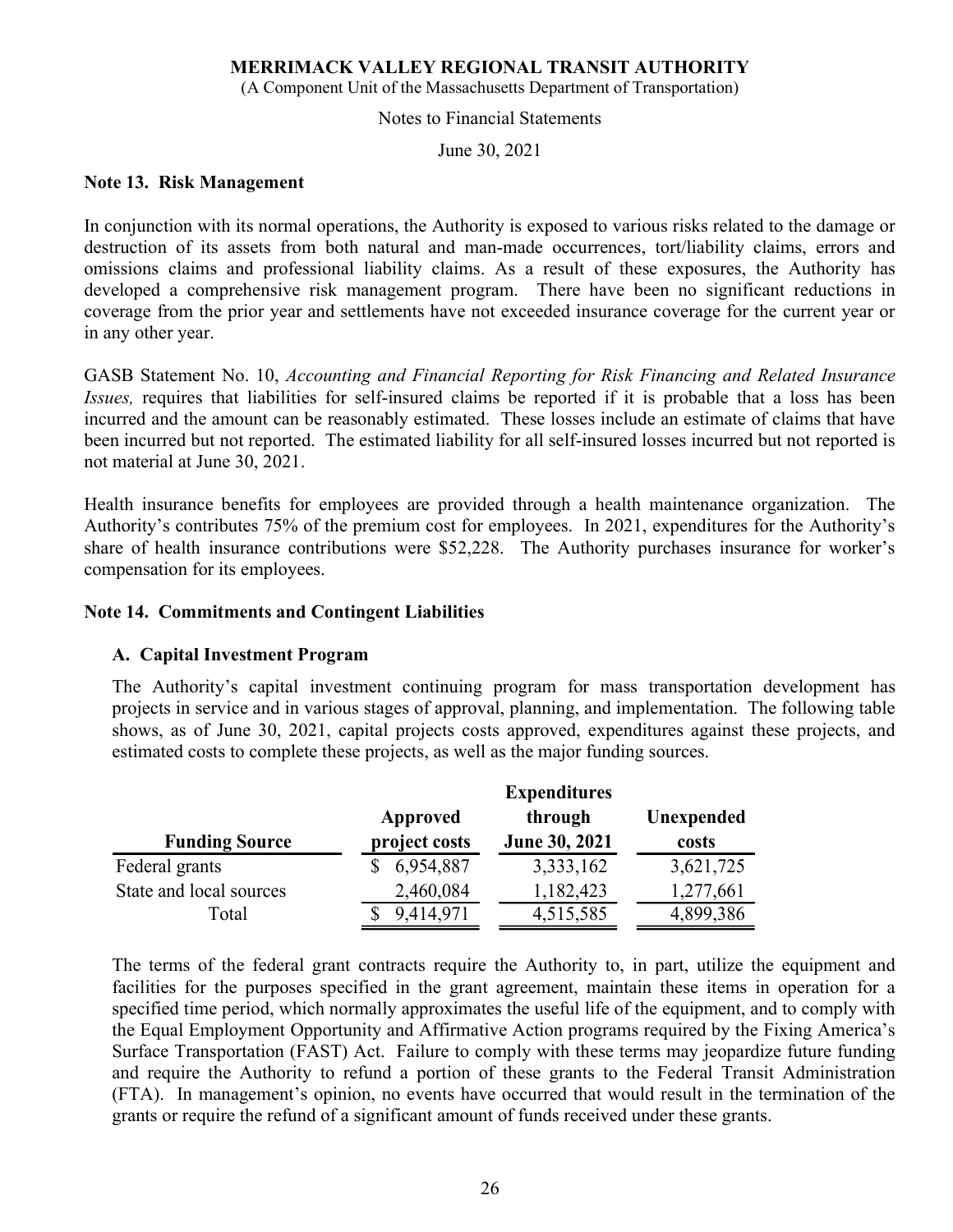(A Component Unit of the Massachusetts Department of Transportation)

Notes to Financial Statements

June 30, 2021

## B. Legal and Other

The Authority is a defendant in various litigations. Although the outcomes of these matters are not presently determinable, in the opinion of the Authority's management, the resolution of these matters will not have a material adverse effect on the financial condition of the Authority, except as noted.

The Authority participates in a number of federally assisted grant programs. These programs are subject to financial and compliance audits by the grantors or their representatives. In the opinion of the Authority's management, liabilities resulting from such disallowed expenditures, if any, will not be material to the accompanying financial statements.

The Authority has entered into a five-year agreement for management services effective July 1, 2017. Annual fees start at \$870,616.

The State changed its methodology for reimbursing the Authority for local member community assessments presented in current and past audits. This change affected all Transit Authorities in the Commonwealth with the exception of the MBTA. MVRTA has accumulated \$2,243,045 in shortages going back to fiscal 2008. Discussions have been going on through the Authority's representative, the Massachusetts Association of Regional Transit Authorities (MARTA). Little progress has been made in resolving this matter. The state changed the format of current reimbursement to two years in arrears. and and compliance and<br>is by the graniors or their representatives. In the opinion of the<br>s is mangement, liabilities resulting from such disallowed expenditures, if any, will not be<br>accompanying financial statements.<br>Ori material to the accompanying financial statements.<br>
The Authority has entered into a five-year agreement for management services effective July 1, 2017.<br>
Annual fices start at \$870,616.<br>
The State changed its methodology f The Authority has entered into a five-year agreement for management services effective July 1, 2017.<br>
Annual fees start at \$870,616.<br>
The State changed its methodology for reimbursing the Authority for local member communi

## C. Fuel Contracts

The Authority had the following contracts outstanding during the fiscal year:

| Product                 | Term               | Gallons | Price |
|-------------------------|--------------------|---------|-------|
| Unleaded Gasoline       | $1/1/22 - 6/30/22$ | 50,000  | 2.02  |
| Ultra Low Sulfur Diesel | $1/1/22 - 6/30/22$ | 500,000 | 2.15  |

## Note 15. Net Investments in Capital Assets

This balance is represented by the amount invested in capital assets net of related debt. It is comprised of the following:

| Term                            | Gallons |                                                  |              |                                                                         |                                                                                                                                                                                                                                                                            |
|---------------------------------|---------|--------------------------------------------------|--------------|-------------------------------------------------------------------------|----------------------------------------------------------------------------------------------------------------------------------------------------------------------------------------------------------------------------------------------------------------------------|
| $1/1/22 - 6/30/22$              | 50,000  | S.                                               | 2.02         |                                                                         |                                                                                                                                                                                                                                                                            |
| $1/1/22 - 6/30/22$              | 500,000 |                                                  | 2.15         |                                                                         |                                                                                                                                                                                                                                                                            |
| <b>tments in Capital Assets</b> |         |                                                  |              |                                                                         |                                                                                                                                                                                                                                                                            |
|                                 |         |                                                  |              |                                                                         |                                                                                                                                                                                                                                                                            |
| Cost of Capital Assets Acquired |         | S                                                | 103,706,791  |                                                                         |                                                                                                                                                                                                                                                                            |
| Less: Accumulated Depreciation  |         |                                                  | 48, 421, 504 |                                                                         |                                                                                                                                                                                                                                                                            |
|                                 |         |                                                  |              |                                                                         |                                                                                                                                                                                                                                                                            |
|                                 |         |                                                  | 55,285,287   |                                                                         |                                                                                                                                                                                                                                                                            |
|                                 |         |                                                  |              |                                                                         |                                                                                                                                                                                                                                                                            |
|                                 |         | Less: Outstanding Debt Related to Capital Assets |              | ad the following contracts outstanding during the fiscal year:<br>Price | Association of Regional Transit Authorities (MARTA). Little progress has been made in<br>atter. The state changed the format of current reimbursement to two years in arrears.<br>esented by the amount invested in capital assets net of related debt. It is comprised of |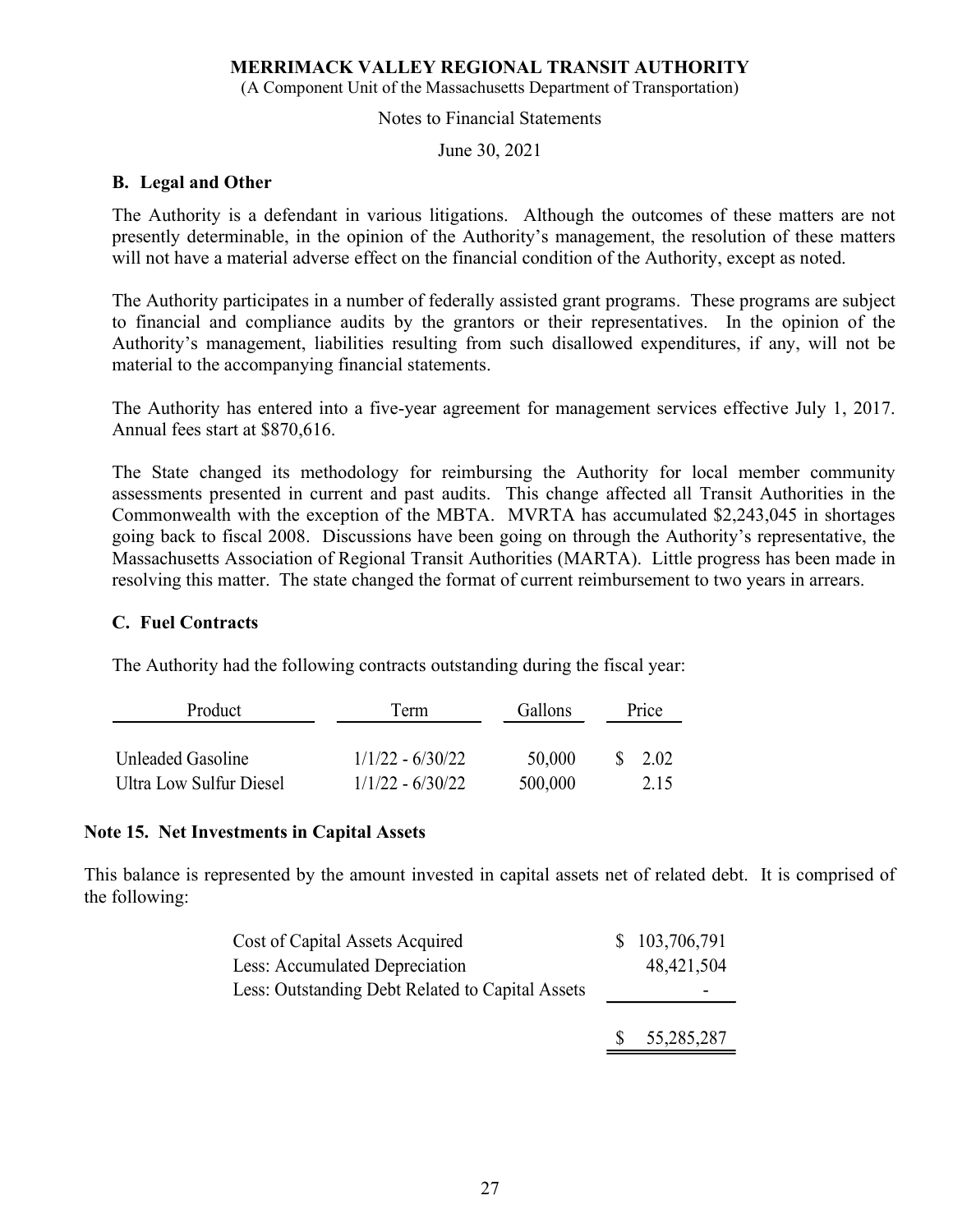(A Component Unit of the Massachusetts Department of Transportation)

#### Notes to Financial Statements

June 30, 2021

## Note 16. Transit Service

The operation of the Authority's fixed route service and maintenance of the Authority's transportation property are performed by First Transit under the terms of an agreement whereby First Transit operates mass transit along such routes and according to such a schedule as defined by the Authority. First Transit has two operating subsidiaries, Merrimack Valley Area Transportation Company (MVATC) which operates the fixed route service and Special Transportation Services (STS) which operates the elderly and handicapped services. In return, the Authority agrees to pay First Transit a management fee and to reimburse MVATC and STS for all costs and expenses which are reasonable and necessary for the efficient operation of the services.

## Note 17. The Lawrence Gateway Surface Parking Facility

The parking area has been operational since November 2010. The Authority is waiting for Aerojet Rocketdyne, Inc. to complete and receive approval from the US EPA on Aerojet's final plan for long term compliance monitoring. Once this plan is approved the MVRTA and Aerojet will complete the process for the Authority to take title to the parking area land. As of June 30, 2021 there was no set date for EPA approval of Aerojet's compliance plans.

## Note 18. Related Party

The Authority is deemed to be a related part of the Commonwealth of Massachusetts and the Massachusetts Department of Transportation due to its status as a component unit. Related party transactions consisted of Operating Assistance of \$7,581,607; State Capital Assistance of \$1,177,706; and Local Assessments of \$4,144,672 to be paid to the Authority by the Commonwealth. Related party receivables consist of \$6,703,317 in operating assistance to be billed to the Communities constituting the Authority; and \$1,009,535 of State Capital Assistance.

## Note 19. Executive Compensation

Administration and Finance regulations, 801 CMR 53.00, on Executive Compensation require that the Authority disclose in the annual financial statements the "salaries and other compensation of its executive director, officers, board members and other highly compensated employees". Compensation is defined in the regulation, 801 CMR 53.04 (1) to include "base salary, bonuses, severance, retirement or deferred compensation packages and policies relative to the accrual and payment of sick and vacation time, including payouts for unused sick and vacation time". The administrator is the only individual for whom disclosure is required. Based on the above definition of compensation the administrator received \$130,543 during the fiscal year. The Administrator receives family health insurance and contributes 25% of the cost of the premium. Advisory board members and officers do not receive compensation.

#### Note 20. Unrestricted Net Position

The balance in the Unrestricted Net Position on the Statement of Net Position reflects the effect of the presentation of the net pension liability required of (\$573,870) by GASB 68.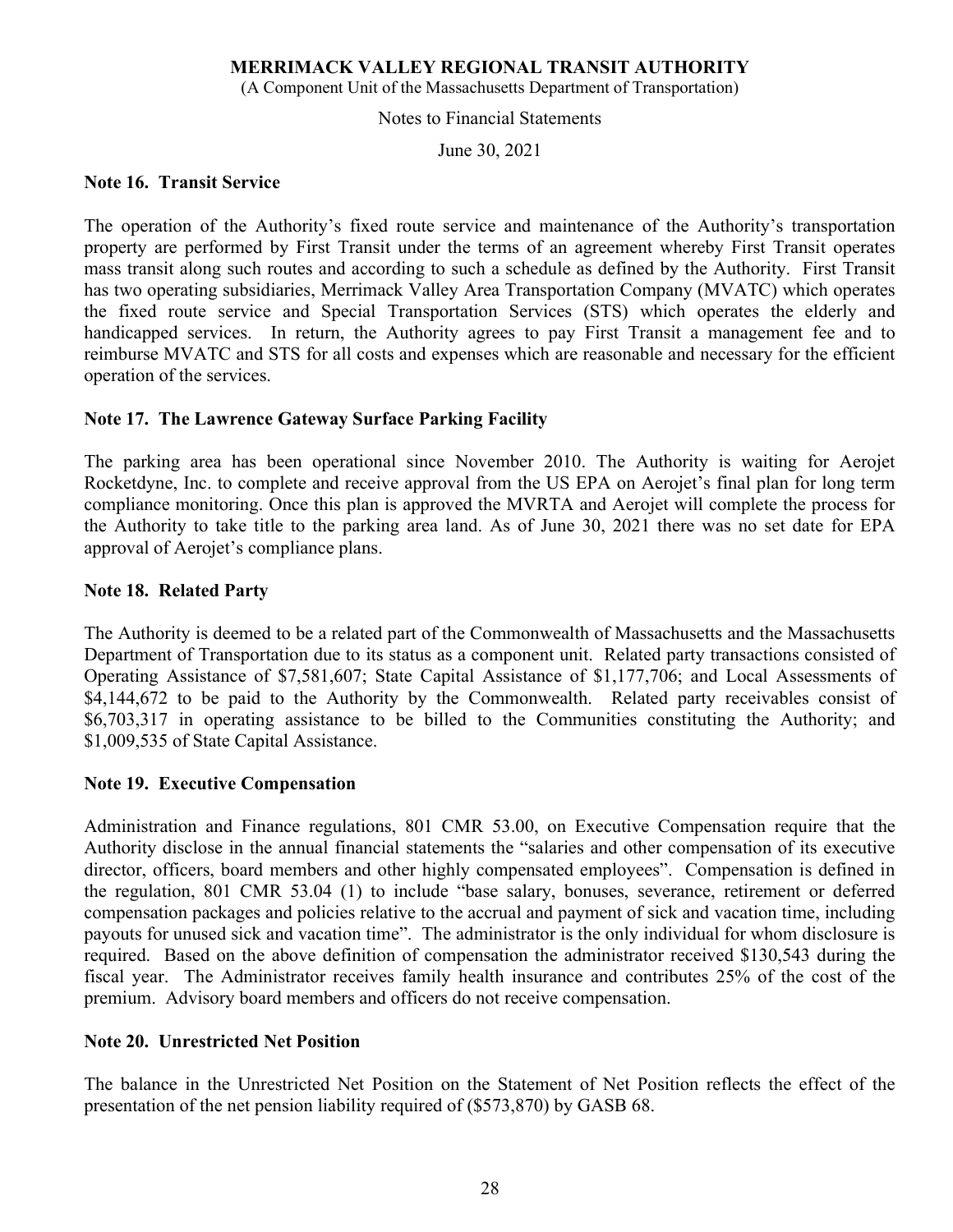(A Component Unit of the Massachusetts Department of Transportation)

#### Notes to Financial Statements

June 30, 2021

### Note 21. Prior Period Adjustment

In prior years the Authority reported the Reserve for Extraordinary Expenses allowed by Section 6 of Chapter 161B as a segregated portion of Net Position. The Commonwealth of Massachusetts requires this type of reserve to be reported as a liability under the account name unearned revenue. This adjustment had no effect on the current year's financial results.

## Note 22. COVID-19

During fiscal 2020 the Coronavirus epidemic significantly affected the Authority's operations. Most brokerage and demand responsive services were discontinued, fare revenues were not collected and ridership decreased significantly. MVRTA was required to incur expenses for personal protection equipment, barriers and disinfectant related products and cleaning services. In response to the effects of COVID-19, the Coronavirus Aid Relief, and Economic Security Act (CARES Act) was signed into law. The purpose of that law was to help the Authority fully fund their revenue losses and cover the additional expenses require to protect employees and riders. The funding requires no local match. The expective significantly affected the Authority's operations. Most<br>
Services were discontinued, fare revenues were not collected and<br>
MVRTA was required to incur expenses for personal protection<br>
trelated products and c we services were discontinued, fare revenues were not collected and<br>
MVRTA was required to incur expenses for personal protection<br>
In related products and cleaning services. In response to the effects of<br>
celeif, and Econo

| equipment, barriers and disinfectant related products and cleaning services. In response to the effects of<br>COVID-19, the Coronavirus Aid Relief, and Economic Security Act (CARES Act) was signed into law. The<br>purpose of that law was to help the Authority fully fund their revenue losses and cover the additional<br>expenses require to protect employees and riders. The funding requires no local match.                                                               |                                      |                         |                       |                                    |  |
|--------------------------------------------------------------------------------------------------------------------------------------------------------------------------------------------------------------------------------------------------------------------------------------------------------------------------------------------------------------------------------------------------------------------------------------------------------------------------------------|--------------------------------------|-------------------------|-----------------------|------------------------------------|--|
| In December of 2020 the Coronavirus Response and Relief Supplemental Appropriations Act (CRRSAA)<br>was enacted to provide additional assistance. Funding is intended to support eligible expenses with priority<br>given to payroll and operational needs. The grant awarded is for \$299,747.                                                                                                                                                                                      |                                      |                         |                       |                                    |  |
| In March of 2021 the American Rescue Plan Relief Act of 2021 (ARP) was enacted to provide ongoing<br>assistance to ensure the ability of the Authority to provide services well into the future. The grant will assist<br>with operating expenses related to maintaining day-to-day operations, cleaning and sanitization, combating<br>the spread of pathogens on transit systems and maintaining critical staffing levels. The award to MVRTA<br>was in the amount of \$5,825,882. |                                      |                         |                       |                                    |  |
|                                                                                                                                                                                                                                                                                                                                                                                                                                                                                      | Grant<br>Amount                      | Current<br>Expenditures | Prior<br>Expenditures | Remaining<br>Balance               |  |
| Cares - Boston<br><b>CRRSAA</b><br>American Rescue Plan                                                                                                                                                                                                                                                                                                                                                                                                                              | \$16,914,813<br>299,747<br>5,825,882 | 4,006,362               | 822,456               | 12,085,995<br>299,747<br>5,825,882 |  |
|                                                                                                                                                                                                                                                                                                                                                                                                                                                                                      | \$23,040,442                         | 4,006,362               | 822,456               | 18,211,624                         |  |
| Note 23.Subsequent Events                                                                                                                                                                                                                                                                                                                                                                                                                                                            |                                      |                         |                       |                                    |  |

### Note 23. Subsequent Events

The Authority has evaluated events subsequent to June 30, 2020 through December 1, 2021, the date on which the financial statements were available for issuance, and determined that there are no material items that would require recognition or disclosure in the Authority's financial statements.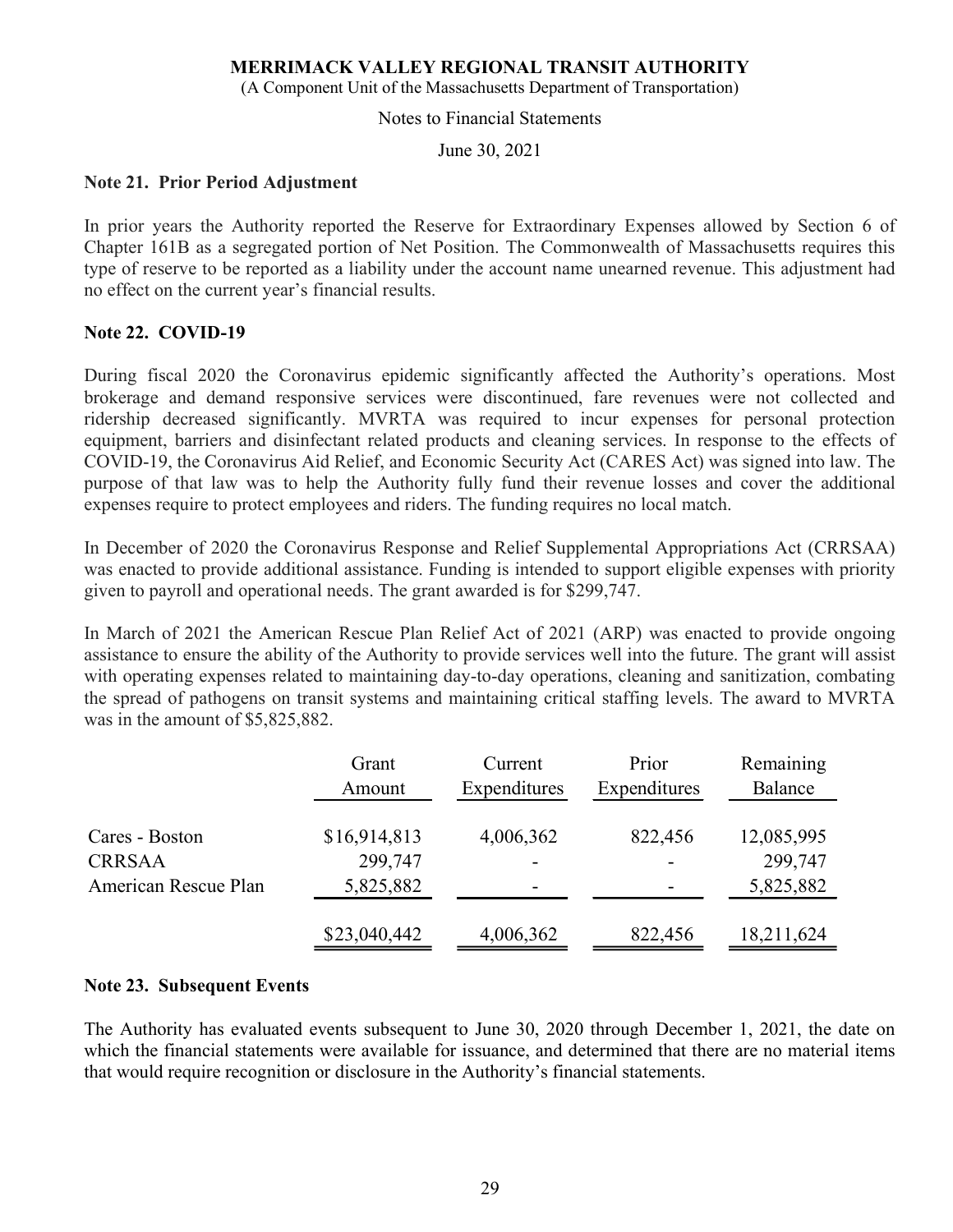## Required Supplementary Information (Unaudited)

## Last 10 Fiscal Years

|      |                                                          |                                                                       |                                            |                      | MERRIMACK VALLEY REGIONAL TRANSIT AUTHORITY<br>(A Component Unit of the Massachusetts Department of Transportation)            |                                                                                 |
|------|----------------------------------------------------------|-----------------------------------------------------------------------|--------------------------------------------|----------------------|--------------------------------------------------------------------------------------------------------------------------------|---------------------------------------------------------------------------------|
|      |                                                          | Required Supplementary Information (Unaudited)                        |                                            |                      |                                                                                                                                |                                                                                 |
|      |                                                          |                                                                       |                                            | Last 10 Fiscal Years | Schedule of the Authority's Proportionate Share of the Net Pension Liability and Related Ratios                                |                                                                                 |
|      | Authority's<br>proportion of the net<br>pension liablity | Authority's<br>proportionate share<br>of the net pension<br>liability | Authority's<br>covered-employee<br>payroll |                      | Authority's<br>proportionate share<br>of the net pension<br>liability as a<br>percentage of its<br>covered-employee<br>payroll | Plan fiduciary net<br>position as a<br>percentage of total<br>pension liability |
| 2021 | $0.4900\%$ \$                                            | 972,984                                                               | $\boldsymbol{\mathsf{S}}$                  | 381,227              | 255.22%                                                                                                                        | 58.89%                                                                          |
| 2020 | $0.3960\%$ \$                                            | 857,315                                                               | $\boldsymbol{\mathsf{S}}$                  | 381,227              | 224.88%                                                                                                                        | 54.14%                                                                          |
| 2019 | $0.3680\%$ \$                                            | 863,513                                                               | $\boldsymbol{\mathsf{S}}$                  | 283,601              | 304.48%                                                                                                                        | 48.46%                                                                          |
| 2018 | $0.3400\%$ \$                                            | 722,785                                                               | $\boldsymbol{\mathsf{S}}$                  | 243,141              | 297.27%                                                                                                                        | 51.49%                                                                          |
| 2017 | $0.3400\%$ \$                                            | 1,348,379                                                             | $\mathcal{S}$                              | 234,333              | 575.41%                                                                                                                        | 46.80%                                                                          |
| 2016 | $0.3378\%$ \$                                            | 783,431                                                               | $\boldsymbol{\mathsf{S}}$                  | 240,671              | 325.52%                                                                                                                        | 44.00%                                                                          |
| 2015 | $0.3360\%$ \$                                            | 734,844 \$                                                            |                                            | 231,972              | 316.78%                                                                                                                        | 45.22%                                                                          |

## Notes to Required Supplementary Information

## Measurement Date

The amounts presented in this schedule were determined as of December 31, 2020.

## Schedule Presentation

This schedule is intended to present information for 10 years. Until a 10-year trend is compiled, information is presented for those years for which information is available.

## Changes Information

Since the Lawrence Retirement System performs an actuarial valuation bi-annually, there are no reported amounts for the changes in benefit terms, differences between expected and actual experience and changes in assumptions as of December 31, 2020.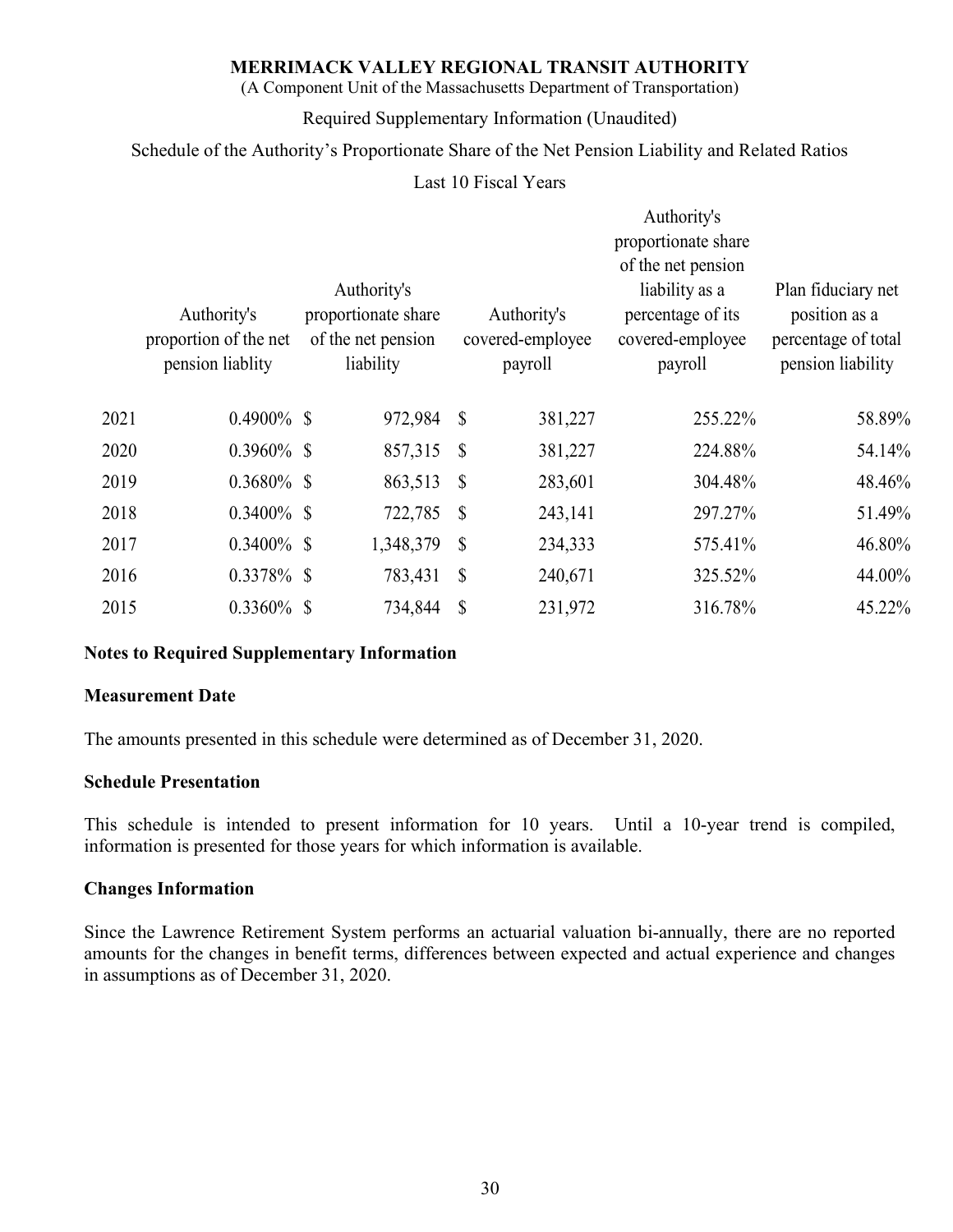#### (A Component Unit of the Massachusetts Department of Transportation)

### Required Supplementary Information (Unaudited)

### Schedule of Pension Contributions

## Last 10 Fiscal Years

|         |                                         | (A Component Unit of the Massachusetts Department of Transportation)<br>Required Supplementary Information (Unaudited) | MERRIMACK VALLEY REGIONAL TRANSIT AUTHORITY |                           |                             |                                                                        |
|---------|-----------------------------------------|------------------------------------------------------------------------------------------------------------------------|---------------------------------------------|---------------------------|-----------------------------|------------------------------------------------------------------------|
|         |                                         |                                                                                                                        | Schedule of Pension Contributions           |                           |                             |                                                                        |
|         |                                         |                                                                                                                        |                                             |                           |                             |                                                                        |
|         | Actuarially<br>required<br>contribution | Contributions in<br>relation to the<br>actuarially required<br>contribution                                            | Contribution<br>deficiency<br>(excess)      |                           | Covered-employee<br>payroll | Contributions as<br>a percentage of its<br>covered-employee<br>payroll |
| 2021 \$ | 107,259                                 | 107,259 \$                                                                                                             |                                             | $\mathbb{S}$              | 381,227                     | 28.14%                                                                 |
| 2020 \$ | 83,528                                  | 83,517 \$                                                                                                              | 11                                          | $\mathcal{S}$             | 381,227                     | 21.91%                                                                 |
| 2019    | $\boldsymbol{\mathsf{S}}$<br>75,178     | 75,336 \$                                                                                                              | $(158)$ \$                                  |                           | 283,601                     | 26.51%                                                                 |
| 2018 \$ | 66,833                                  | 66,559 \$                                                                                                              | 274                                         | -S                        | 243,141                     | 27.49%                                                                 |
| 2017 \$ | 228,498                                 | 228,529 \$                                                                                                             | $(31)$ \$                                   |                           | 234,333                     | 97.51%                                                                 |
| 2016 \$ | 61,757                                  | 61,757 \$                                                                                                              | $\sim$                                      | \$                        | 240,671                     | 25.66%                                                                 |
| 2015 \$ | 58,440                                  | 58,440 \$                                                                                                              | $\blacksquare$                              | $\boldsymbol{\mathsf{S}}$ | 231,972                     | 25.19%                                                                 |

### Notes to Required Supplementary Information

### Schedule Presentation

This schedule is intended to present information for 10 years. Until a 10 year trend is compiled, information is presented for those years for which information is available.

## Contributions

The Authority is required to pay an annual appropriation as established by the Massachusetts Contributory Retirement System. The total appropriation includes the amounts to pay the pension portion of each member's retirement allowance, an amount to amortize the actuarially determined unfunded liability to zero in accordance with adopted early retirement incentive programs.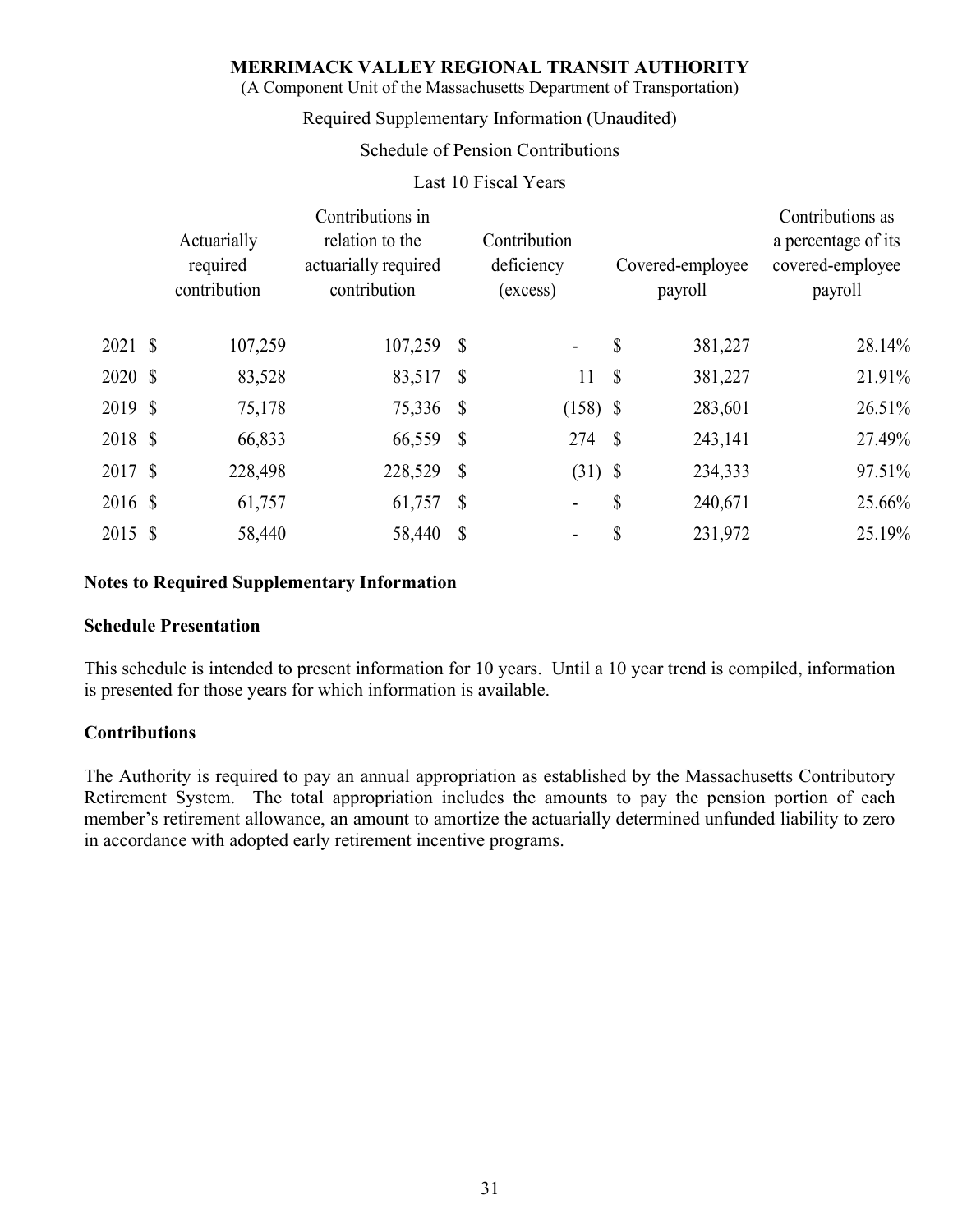| (A Component Unit of the Massachusetts Department of Transportation) |               |  |
|----------------------------------------------------------------------|---------------|--|
| Schedule of Net Cost of Service (Unaudited)                          |               |  |
| Year Ended June 30, 2021                                             |               |  |
|                                                                      |               |  |
| OPERATING COSTS                                                      |               |  |
| MVRTA administrative costs                                           | \$<br>907,954 |  |
| Purchased services                                                   |               |  |
| Fixed route                                                          | 13,711,193    |  |
| Demand responsive                                                    | 1,892,255     |  |
| Terminal expense                                                     | 1,238,726     |  |
| Debt service - interest                                              | 106,601       |  |
| Total operating costs                                                | 17,856,729    |  |
| FEDERAL OPERATING ASSISTANCE                                         |               |  |
| FTA operating and administrative                                     | 4,450,095     |  |
| Other federal                                                        |               |  |
| Total federal assistance                                             | 4,450,095     |  |
| <b>REVENUES</b>                                                      |               |  |
| Operating                                                            |               |  |
| Farebox revenue                                                      | 676,832       |  |
| <b>Other Transit Revenues</b>                                        | 71,994        |  |
| Other Revenue                                                        |               |  |
| Terminal revenues                                                    | 957,818       |  |
| Advertising                                                          | 41,147        |  |
| Interest income                                                      | 2,047         |  |
| Miscellaneous                                                        | 2,511         |  |
| Total revenues                                                       | 1,752,349     |  |
| NET OPERATING DEFICIT                                                | 11,654,285    |  |
| <b>ADJUSTMENTS</b>                                                   |               |  |
| NET COST OF SERVICE                                                  | 11,654,285    |  |
| NET COST OF SERVICE FUNDING                                          |               |  |
| Local assessments                                                    | 4,144,672     |  |
| State contract assistance to be funded                               | 7,509,613     |  |
| Less: state operating assistance received                            | 7,509,613     |  |
| Balance requested from the State                                     |               |  |
| UNREIMBURSED DEFICIT                                                 |               |  |

See accompanying independent auditors' report